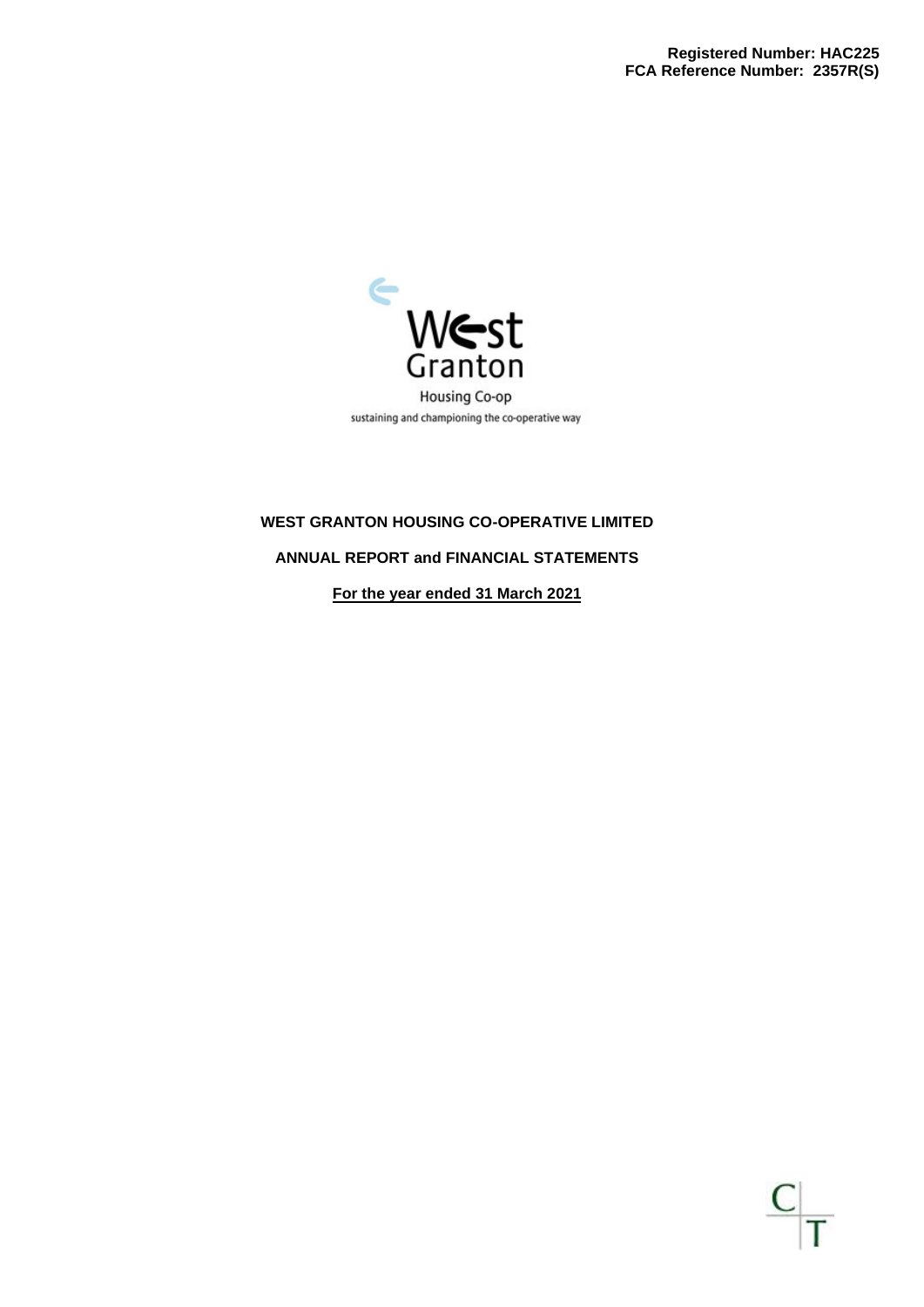## **CONTENTS**

| Members of the Committee of Management, Executives and Advisers | 1        |
|-----------------------------------------------------------------|----------|
| Report of the Committee of Management                           | $2 - 7$  |
| Report by the Auditors on Corporate Governance Matters          | 8        |
| Report of the Auditors                                          | 9 to 11  |
| Statement of Comprehensive Income                               | 12       |
| <b>Statement of Financial Position</b>                          | 13       |
| Statement of cash Flows                                         | 14       |
| Statement of Changes in Equity                                  | 15       |
| Notes to the Financial Statements                               | 16 to 29 |

**Page**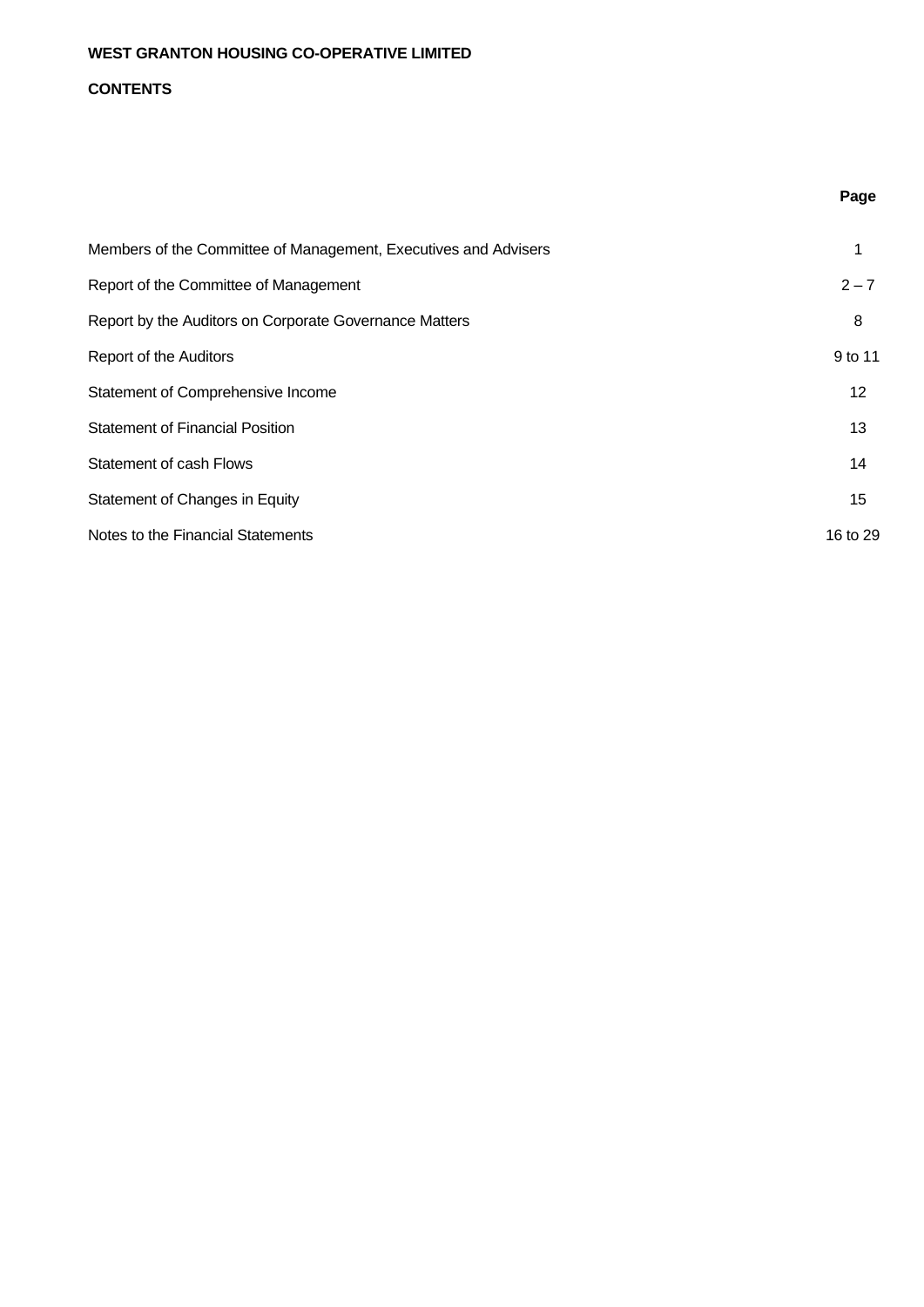## **STATUTORY INFORMATION**

#### **Committee of Management**

Fiona Marshall Patricia Cordiner<br>Joe Moir Elizabeth Robertson George Thomson Jon Douglas George Nicol<br>Colin Fraser Colin Fraser First elected 2020;<br>Amanda Aitchison First elected 2020:

#### **External Auditor**

Chiene + Tait LLP Chartered Accountants and Statutory Auditors 61 Dublin Street Edinburgh EH3 6NL

#### **Solicitors**

T C Young 69a George Street **Edinburgh** EH2 2JG

#### **Bankers**

Royal Bank of Scotland 109/109a George Street Edinburgh EH2 2JG

#### **Lenders**

Nationwide Building Society Northampton Admin Centre Kings Park Road Moulton Park Northampton NN3 6NW

#### **Data Protection Officer**

David Mills West Granton Housing Co-op 26 Granton Mill Crescent Edinburgh **EH4 4UT** 

#### **Internal Auditors**

Wylie & Bisset 168 Bath Street Glasgow G2 4TP

#### **Financial Agents**

Prospect Community Housing 6 Westburn Avenue Edinburgh EH14 2TH

Wendy Riordan Chairperson elected September 2020; first elected 2020; previously co-opted 2019<br>Marilyn Dickson Treasurer appointed annually since 1995; first elected 1990 Marilyn Dickson Treasurer appointed annually since 1995; first elected 1990<br>
Lorna Brown Vice Chairperson elected 2020: first elected 1990 Lorna Brown Vice Chairperson elected 2020; first elected 1990 First elected 2017: First elected 2019; retired October 2020 Co-opted October 2019; stepped down August 2020 First elected 1990; last re-elected 2020 First elected 2016; last re-elected 2020 First elected 1990; last re-elected 2018 First elected 2018; First elected 2012; last elected 2016; retired April 2020 First elected 2020;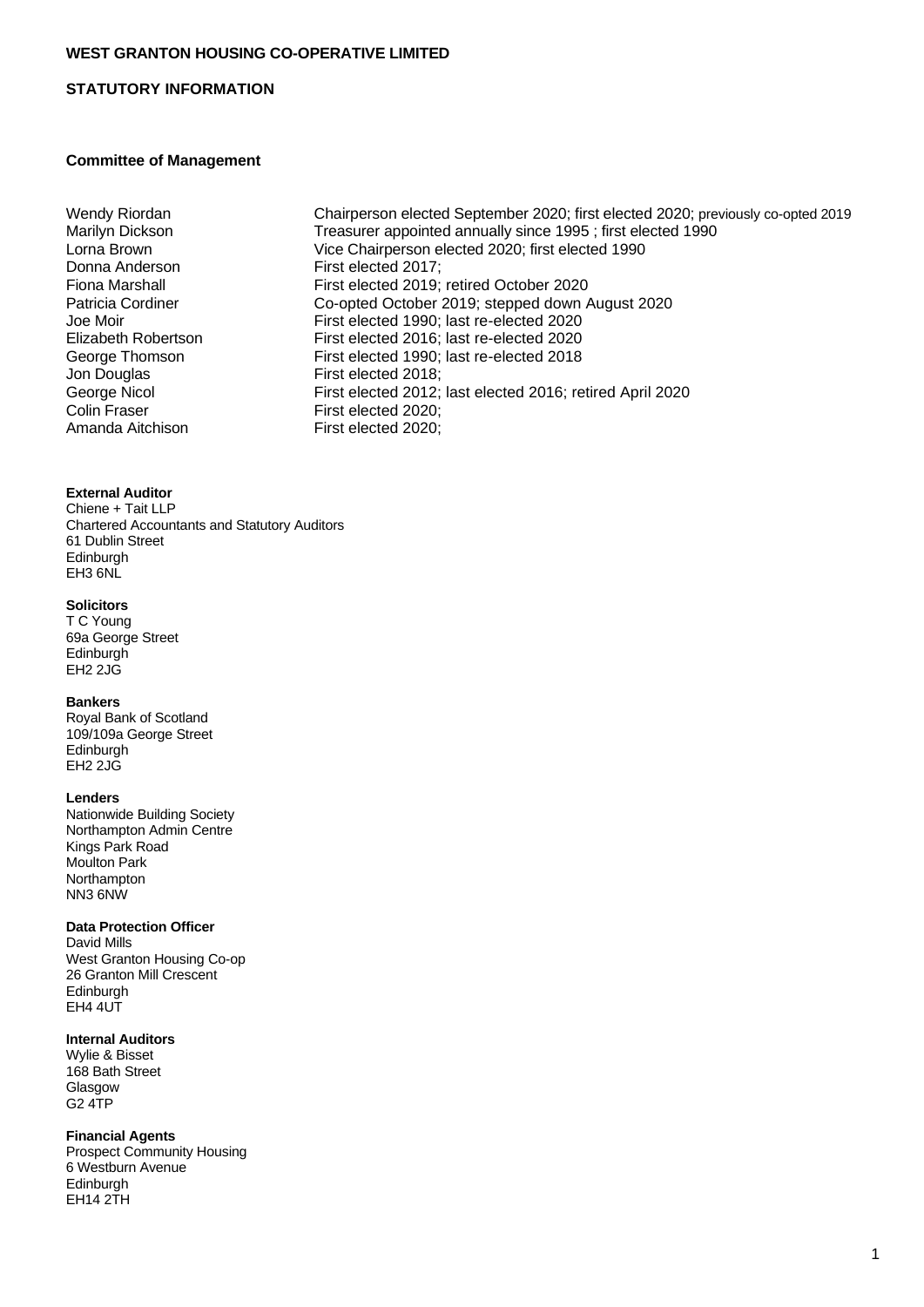## **ANNUAL REPORT of the COMMITTEE of MANAGEMENT**

## **For the year ended 31 March 2021**

The Committee of Management present their Annual Report and the Financial Statements for the year ended 31 March 2021.

#### **Registration Details**

The Co-operative is a registered, non-profit making organisation under the Co-operative and Community Benefit Societies Act 2014 No. 2357R(S). The Co-operative is governed under its Rule Book.

#### **Principal activity**

The principal activities of the Co-operative are the provision and management of affordable rented accommodation.

#### **Review of Business and Future Development**

#### **Objectives**

West Granton Housing Co-operative Limited (WGHC) is a fully mutual co-operative housing association and independent, registered social landlord. WGHC is a not for profit organisation. No surpluses are distributed to members but are used for the objectives of the co-operative. Any additional activities pursued will be as permitted by the Housing (Scotland) Act 2010; designed to help us achieve our corporate objectives and will consider the welfare of the people we house. Its governing body is its Committee of Management, which is elected by its members, from its members. That means all elected members are tenants.

Our housing was built in a series of developments between 1994 and 2009. We have no current development plans.

Our Mission Statement is: "Sustaining and Championing the Co-operative Way".

Our corporate objectives are:

- 1. Our Tenants are paramount in everything we do
- 2. We will provide safe, secure and affordable homes
- 3. There is strength in community and we will look to support this were we can
- 4. We will strive for sustainability and strength for the future

#### **Overview of period**

At 1 April 2020 there were 11 members of the Committee of Management. A virtual AGM was held on 2<sup>nd</sup> September 2020. Three retiring members were re-elected and three new members were elected. As of 31 March 2021, and to the date of this report, there are 10 fully elected members. During the period, there were 11 Committee Meetings, all of which were held virtually. The Chairperson carried out the annual performance reviews of all Committee Members and the Chairperson, in turn, had their annual review carried out by the Office Bearers. There were no concerns raised and it was confirmed that the Chair and all Committee Members (including the 4 members who have served 9 continuous years +) are considered still to be effective and contributing well.

As at 31 March 2021, and to the date of this report, we own 372 properties.

The rent increase in April 2021 was 0.7%. Revenue has increased by 0.85% compared to last year. Overall, the Operating Surplus has increased by 2.5%.

Gross Rent Arrears at 31 March 2021 were £21,602 which was slightly lower than the previous year (2020: £22,682).

As a percentage of rent due the gross arrears were 1.29% (2020: 1.36%). This means WGHC was comfortably within its benchmark of 1.30% WGHC continues to have very low rent arrears compared to most RSLs for whom the latest published gross arrears average was 4.4% of annual income (source: Scottish Housing Charter Indicator Results for 2019-20).

Bad debts written off in the year were £11 compared to £2,421 in the previous year.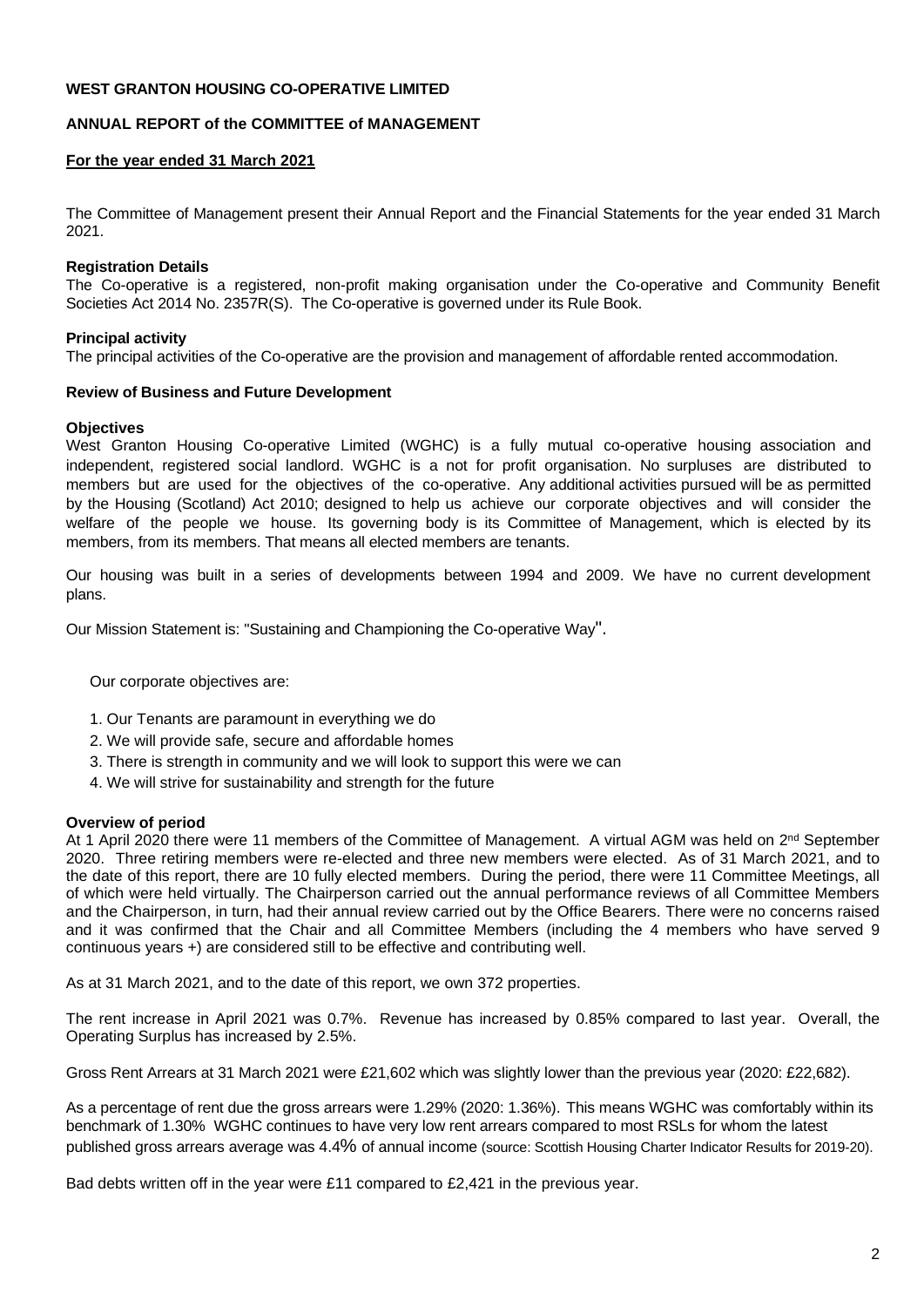### **ANNUAL REPORT of the COMMITTEE of MANAGEMENT (continued)**

#### **For the year ended 31 March 2021**

#### **Overview of period (continued)**

Operating costs increased by 1.32%. Some work that was budgeted for this year will now take place next year and this is again subject to change, dependant on any future restrictions imposed on activities as a result of the pandemic. As at the date of this report the WGHC Office remains closed to the public. Throughout the period WGHC continued (and continues) to offer essential services to all tenants in accordance with Government guidelines.

WGHC had two long term staff absences, both of which continue into the new period. As at the date of this report all WGHC staff have received both their first and second vaccines and WGHC reports there have been no absences due to COVID-19. Staff attended over 30 training events in the year and WGHC restructured its Senior Management Team and recruited a new Governance & Compliance Manager (who is also WGHC's Data Protection Officer).

WGHC is a member of ARCHIE (Alliance of Registered housing Co-operatives and Housing Associations Independent in Edinburgh). WGHC's CEO remains the appointed Chair of ARCHIE. Within the year, ARCHIE held 4 virtual meetings and collaboratively applied for and received funding from the Scottish Government's Community Recovery Fund which meant that WGHC were able to offer a £30 fuel poverty payment to each WGHC tenancy and also received items to make up 50 energy saving bags for tenants along with 25 Chromebooks to assist with digital inclusion.

There were no properties sold in 2020-21. There continues to be only flat remaining designated for sale when the existing tenancy ends.

WGHC financed the building of its housing stock partly through grant and partly through loans. WGHC has however sought to minimise borrowing and repay loans early where possible. It should be noted that 3 fixed rate loans were set at 4.49% for most of the financial year, while our 2 variable loan rates decreased to 0.377% as at 31 March 2021 (2020: 1.15%). The 10-year fixed rate agreement expired towards the end of the financial year which resulted in all loans becoming variable for a number of weeks. However, as at 31<sup>st</sup> March 2021, WGHC agreed to a fixed rate of 1.21% for 1 loan, 1.22% for 2 loans, and the other 2 loans remained variable. We have a mix of approximately 60% fixed rate and 40% variable rate loans. Overall, loans reduced during the year by £229,732 to £3,415,983. The minimum covenant required for our loans is 110%, the actual result in the period was 340%.

There were 22 changes in tenancy in 2020-21. Broken down this is 17 re-lets, two assignations, two mutual exchanges and 1 succession. All 17 tenants were surveyed and 100% reported being satisfied with the condition of their new home.

The average time to re-let in 2020-21 was 35 days. This is well over our benchmark of 28 days, but largely explained by the delay in the reletting of a property which became void in the 1<sup>st</sup> quarter; the allocation of which became subject to an appeal. This all occurred during the 1<sup>st</sup> lockdown period when WGHC had suspended its allocations service due to government lockdown restrictions. In total it took 98 days to relet this property. This obviously affects the total average for the period. In addition, we had two properties which took 56 days to relet. These delays were largely due to us trying to access contractors to carry out the required works during lockdown.

One property was void as we moved into the first quarter 2020-21. WGHC had raised legal action under Ground 8 of the Housing (Scotland) Act 2014. Throughout the course of this legal action, WGHC had to keep this one property available. The CEO confirmed with the Scottish Housing Regulator that in such circumstances, the void property is exempt from being counted until legal action has reached an outcome. It is confirmed that as at the date of this report, this legal action has concluded. A joint minuted agreement was reached between WGHC, the tenant and the Court. WGHC has since recovered possession of the tenancy, and the tenant has permanently moved out of WGHC stock.

On average we completed non-emergency repairs in 3.8 days. This is an improvement on the 4.1 days for the same period last year. In total we carried out 730 non-emergency repairs during the period. These were all carried out between July and December. Between April and June 2020, we were only able to carry out essential repairs in line with government guidelines because of the pandemic.

It is worth noting that these statistics do not include repairs to void properties or cyclical maintenance.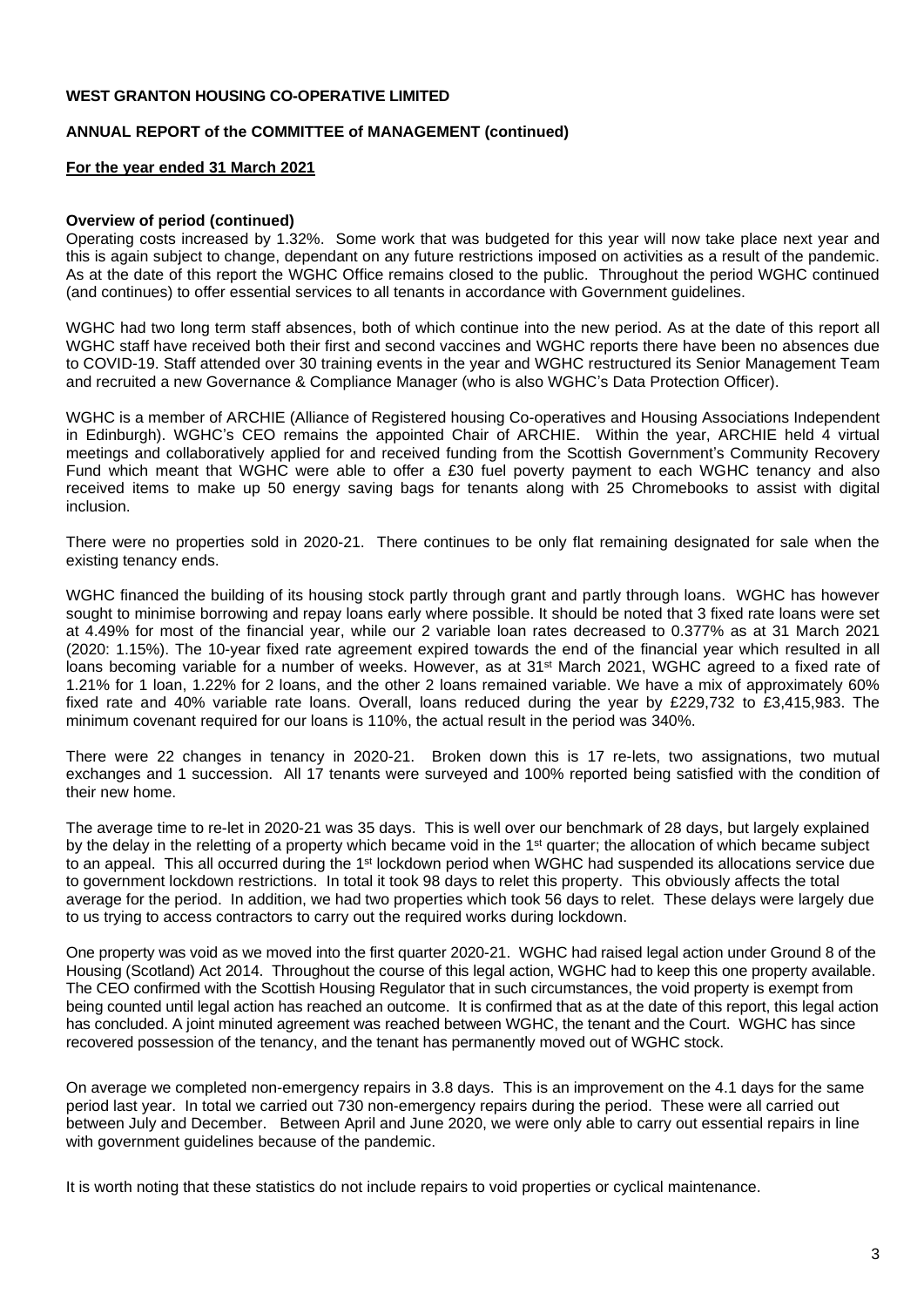## **ANNUAL REPORT of the COMMITTEE of MANAGEMENT (continued)**

#### **For the year ended 31 March 2021**

On average, we responded to emergencies (including central heating breakdowns) in 2 hours 14 minutes. In total we carried out 145 emergency repairs in the period. This is a slight improvement on the 2 hours 16 minutes for the same period last year.

375 appointments were arranged directly between the contractor and the tenant. All 375 appointments were kept. Please note not all contractors will make appointments, they may just try the door if they are on another job in our area. Some jobs are also weather dependant.

Only one medical adaptation was completed. It took us 47 days to complete this adaptation. Our benchmark is 15 days. This was for a stair lift but unfortunately there was a delay in receiving a quote from the supplier which affected the completion time. The delay was due to the contractor operating with a reduced staff during lockdown restrictions so was unavoidable.

There were 24 complaints received within the period: 20 x Stage One complaints (18 of which were upheld/partially upheld) and 4 x Stage Two complaint (following investigation, only 1 was upheld). All 24 were resolved within timescale.

The Scottish Housing Regulator's key arrears indicator is "gross arrears" which excludes technical arrears but includes arears written off in the year. WGHC came in below benchmark at 1.29% which was lower than last year's figure of 1.36%. In fact, WGHC's prepayment figure was significantly higher (by £14k) when compared with the previous year.

Further analysis shows that more tenants are sitting with larger credit balances on their rent accounts at year end and wish for their accounts to remain in this position due to the uncertainties of furlough payments and the job market. In addition, when Universal Credit rolled out back in 2018, WGHC began claiming third party payments from the Department of Work and Pensions for those tenants in arrears and in receipt of Universal Credit at that time. Successful collections through the period have resulted in those tenants now holding a rent account balance of one month in credit. As at 31st March 2021, WGHC had 68 tenants (out of 372 tenants) in receipt of Universal Credit compared with only 22 the previous year.

WGHC is a member of the Scottish Housing Association Pension Scheme (SHAPS). At 31 March 2021, WGHC's share of the pension deficit was £271k (2020: £57k).

Cash and bank deposits at 31 March 2021 were £1,821,346 (2020: £1,615,803). Interest receivable from our deposit accounts is slightly less than last year (£4,745 in 2021: £9,409 in 2020). This is due to less cash being held on deposit as well as lower than anticipated interest rates.

Overall, WGHC has performed remarkably well despite Scotland entering into lockdown on 23rd March 2020. Following on from the previous year, it continued to be a busy period for WGHC. Workload pressures were once again high and Committee continued to have a busy period holding 11 meetings within the year but both staff and Committee coped admirably demonstrating resilience and commitment to the tenants and service provision. Moving into the new financial year, WGHC continues to perform well and remains in a financially strong position.

#### **Risk management**

The Co-operative has an active risk management process, with policies, risk matrix map and a business continuity plan. All major risks are considered so mitigating action can be planned.

Key risks include: Internal risks - loss of key staff or committee personnel, fraud, health & safety failures; and these are mitigated by robust policies, procedures, and a range of audits. External risks include: - welfare reform impacts, changes in regulatory requirements, data loss/cyber-security issues and these are mitigated by close attention to external information and advice, active membership of representative bodies and obtaining best-practice advice on IT security and data protection matters.

## **The future**

Our focus in the medium term is:

- on the management and maintenance of existing stock. As our stock ages the replacement of components (kitchens, bathrooms, heating systems etc.) is becoming increasingly important;
- to install linked smoke alarms in all our properties in accordance with The Housing (Scotland) Act 1987 (Tolerable Standard) (Extension of Criterion) Order 2019;
- to seek opportunities of joint working and joint procurement through our membership of the Alliance of Registered Housing Associations and Co-operatives in Edinburgh (ARCHIE).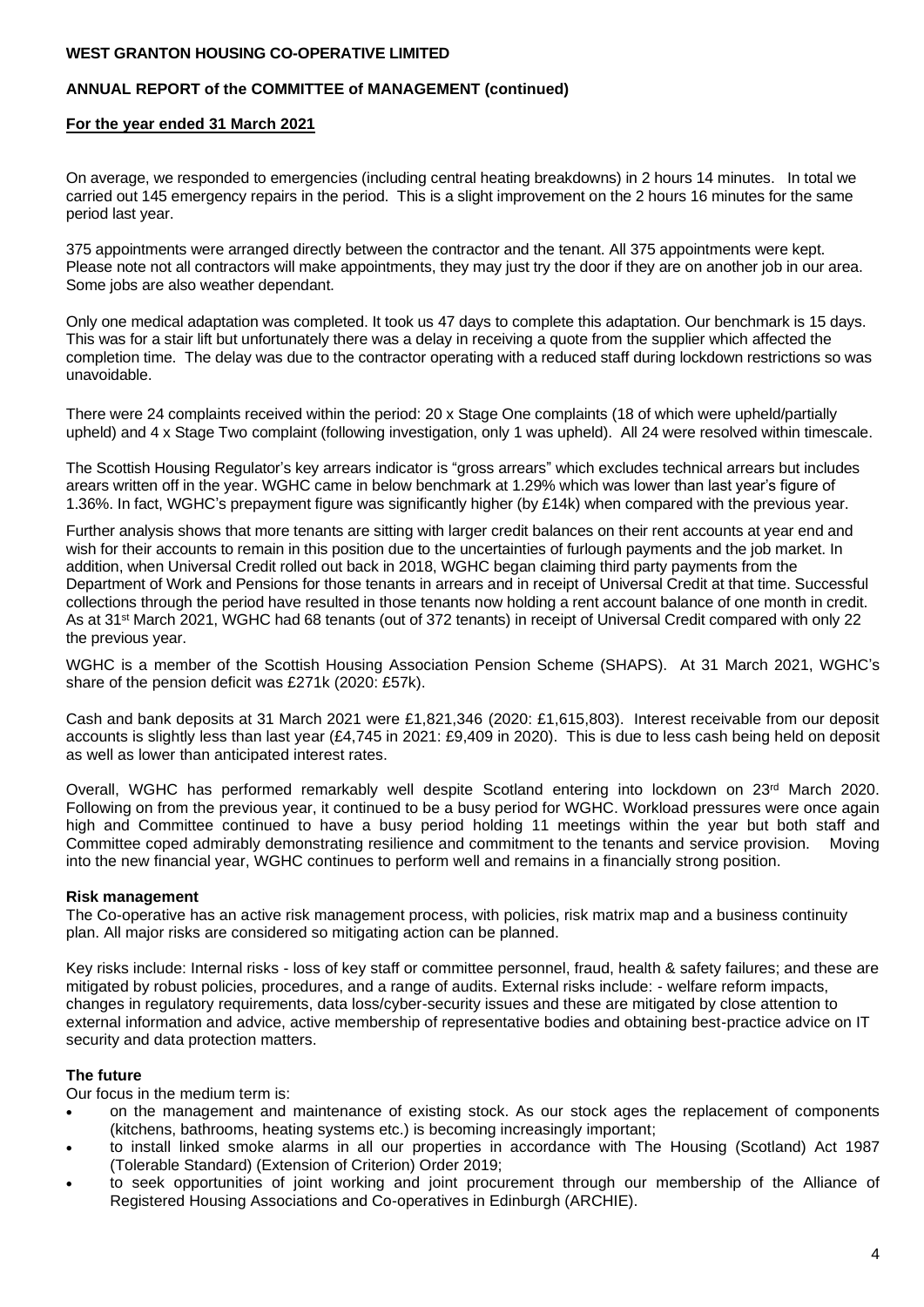#### **ANNUAL REPORT of the COMMITTEE of MANAGEMENT (continued)**

#### **For the year ended 31 March 2021**

#### **Maintenance policies**

The Co-operative aims to maintain its properties to a high standard. To this end programmes of cyclical maintenance are carried out and programmes of major repairs to cover for such works. Key identified components are capitalised when replaced.

#### **Treasury management**

The Co-operative, as a matter of policy, does not enter into transactions of a speculative nature. The surplus funds of the Co-operative are managed carefully using long established banks or building societies.

#### **Employee involvement and Health & Safety**

The Co-operative encourages employee involvement in all initiatives. A comprehensive Health & Safety Manual backed up by regular inspections and checks is in operation. There are updates every year from our consultants.

#### **Disabled Employees**

Applications for employment by disabled persons are given full and fair consideration for all vacancies in accordance with their particular aptitudes and abilities. In the event of employees becoming disabled, every effort is made to retrain them in order that their employment with the Co-operative may continue.

It is the policy of the Co-operative that training, career development and promotion opportunities should be available to all employees.

#### **Reserves**

The Co-operative needs to have reserves to ensure the organisation can function into the future and meet its future liabilities, including the major repairs and investment needs of its properties. The revenue reserve of £3.8m reflects primarily the past investment in the housing stock and reserves for future major repairs. The Co-operative has a cash level of £1.8m to support its future plans and operating requirements. The Co-operative reviews its maintenance spending plans regularly and re-assesses them in relation to reserves and cash flows.

#### **Committee of Management and Executive Officers**

The members of the Committee of Management and the Executive Officers are listed on page 1.

Each member of the Committee of Management holds one fully paid share of £1 in the Co-operative. The Executive Officers hold no interest in the Co-operative's share capital and, although not having the legal status of Directors, they act as Executives within the authority delegated by the Committee of Management.

#### **Disclosure of information to the auditor**

To the knowledge and belief of each of the persons who are members of the Committee of Management at the time the report is approved:

- So far as the Committee members are aware, there is no relevant information of which the Co-operative's auditor is unaware and
- They have taken all steps that they ought to have taken as a Committee member in order to make themselves aware of any relevant information, and to establish that the Co-operative's auditor is aware of the information.

#### **Statement of Committee of Management's Responsibilities**

The Co-operative and Community Benefit Societies Act 2014 and registered social landlord legislation requires that the Committee of Management prepare financial statements for each financial year which give a true and fair view of the state of affairs of the Co-operative and of the surplus or deficit of the Co-operative for that period. In preparing those financial statements the Committee members are required to:

- select suitable accounting policies and apply them consistently;
- make reasonable and prudent judgements and estimates;
- state whether applicable accounting standards have been followed subject to any material departures disclosed and explained in the financial statements;
- prepare the financial statements on the going concern basis unless it is inappropriate to presume that the Cooperative will continue in business; and
- prepare a Statement on Internal Financial Control.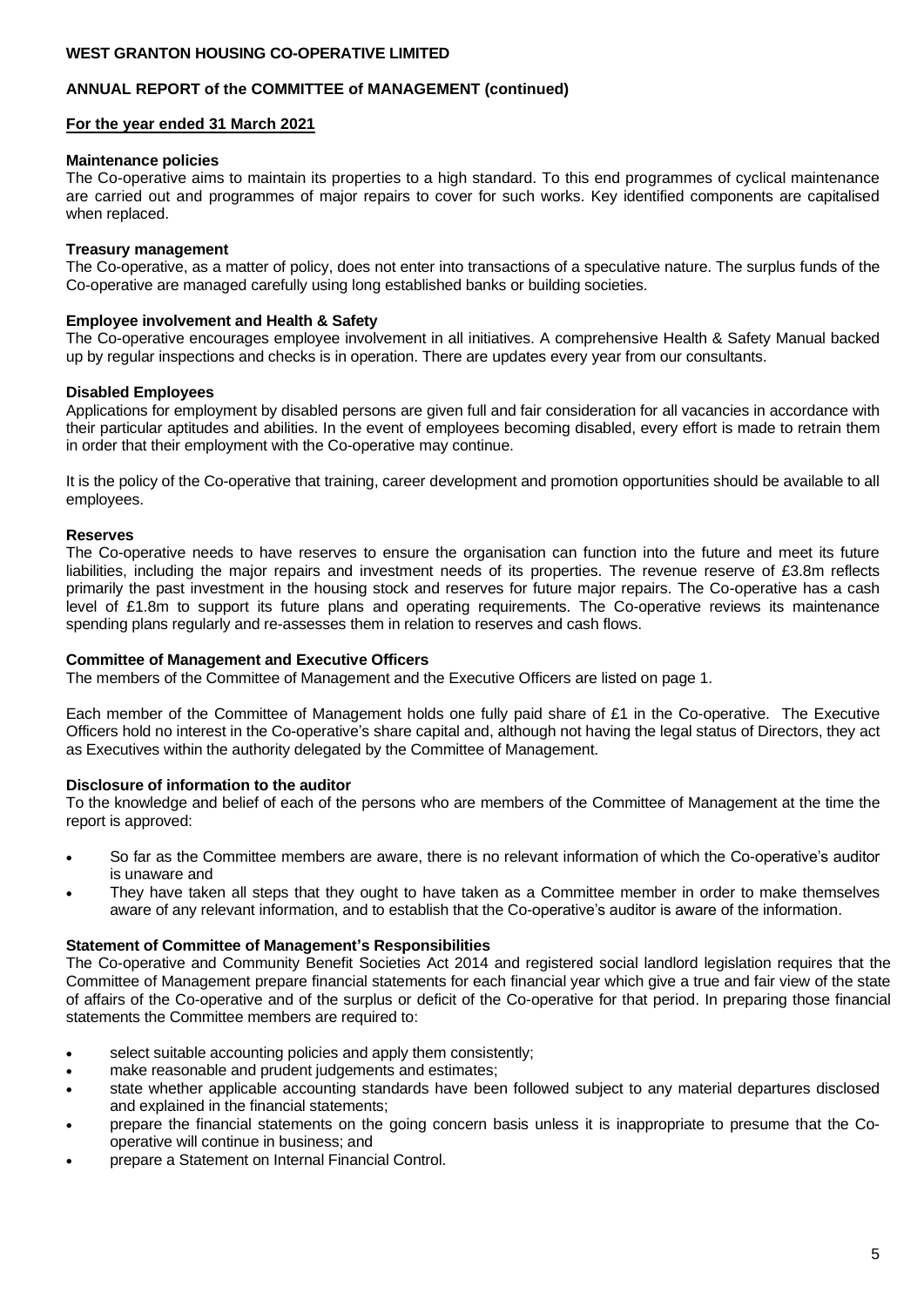## **ANNUAL REPORT of the COMMITTEE of MANAGEMENT (continued)**

## **For the year ended 31 March 2021**

## **Statement of Committee of Management's Responsibilities (continued)**

The Committee Members are also responsible for:

- keeping proper accounting records which disclose, with reasonable accuracy at any time, the financial position of the Co-operative;
- ensuring that the financial statements comply with the requirements of the Co-operative and Community Benefit Societies Act 2014, the Housing Scotland Act 2010 and the Determination of the Accounting Requirements December 2019; and
- maintaining a satisfactory system of control over accounting records and transactions, and for safeguarding all assets of the Co-operative and, hence, take reasonable steps to prevent and detect fraud and other irregularities.

The Committee of Management must, in determining how amounts are presented within items in the income and expenditure account and balance sheet, have regard to the substance of the reported transaction or arrangement, in accordance with generally accepted accounting practices.

Insofar as the Committee of Management are aware:

- There is no relevant audit information (information needed by the Housing Co-operative's auditors in connection with preparing their report) of which the Co-operative's auditors are unaware; and
- The Committee of Management have taken all steps that they ought to have taken to make themselves aware of any relevant audit information and to establish that the Housing Co-operative's auditors are aware of that information.

The Committee of Management acknowledges its ultimate responsibility for ensuring that the Co-operative has in place a system of controls that is appropriate for the business environment in which It operates. These controls are designed to give reasonable assurance with respect to:

- the reliability of financial information used within the Co-operative, or for publication;
- the maintenance of proper accounting records;
- the safeguarding of assets against unauthorised use or disposition.

It is the Committee of Management's responsibility to establish and maintain systems of Internal Financial Control. Such systems can only provide reasonable and not absolute assurance against material financial mis-statement or loss. Key elements of the Co-operative's systems include ensuring that:

- formal policies and procedures are in place, including the ongoing documentation of key systems and rules relating to the delegation of authority which allow the monitoring of controls and restrict the unauthorised use of Co-operative's assets;
- experiences and suitably qualified staff take responsibility for important business functions and annual appraisal procedures have been established to maintain standards of performance;
- forecasts and budgets are prepared which allow the management team and the Committee of Management to monitor key business risks, financial objectives and the progress being made towards achieving the financial plans set for the year and for the medium term;
- quarterly financial management reports are prepared promptly, providing relevant, reliable and up-to-date financial and other information, with significant variances from budget being investigated as appropriate.
- regulatory returns are prepared, authorised and submitted promptly to the relevant regulatory bodies;
- all significant new initiatives, major commitments and investment projects are subject to formal authorisation procedures, through the Committee of Management;
- the Committee of Management receive reports from management and from the external and internal auditors to provide reasonable assurance that control procedures are in place and are being followed and that a general review of the major risks facing the Co-operative is undertaken;
- formal procedures have been established for instituting appropriate action to correct any weaknesses identified through internal or external audit reports.

The Committee of Management has reviewed the effectiveness of the system of internal financial control in existence in the Co-operative for the year ended 31 March 2021. No weaknesses were found in the internal financial controls which resulted in material losses, contingencies or uncertainties which require disclosure in the financial statements or in the auditor's report on the financial statements.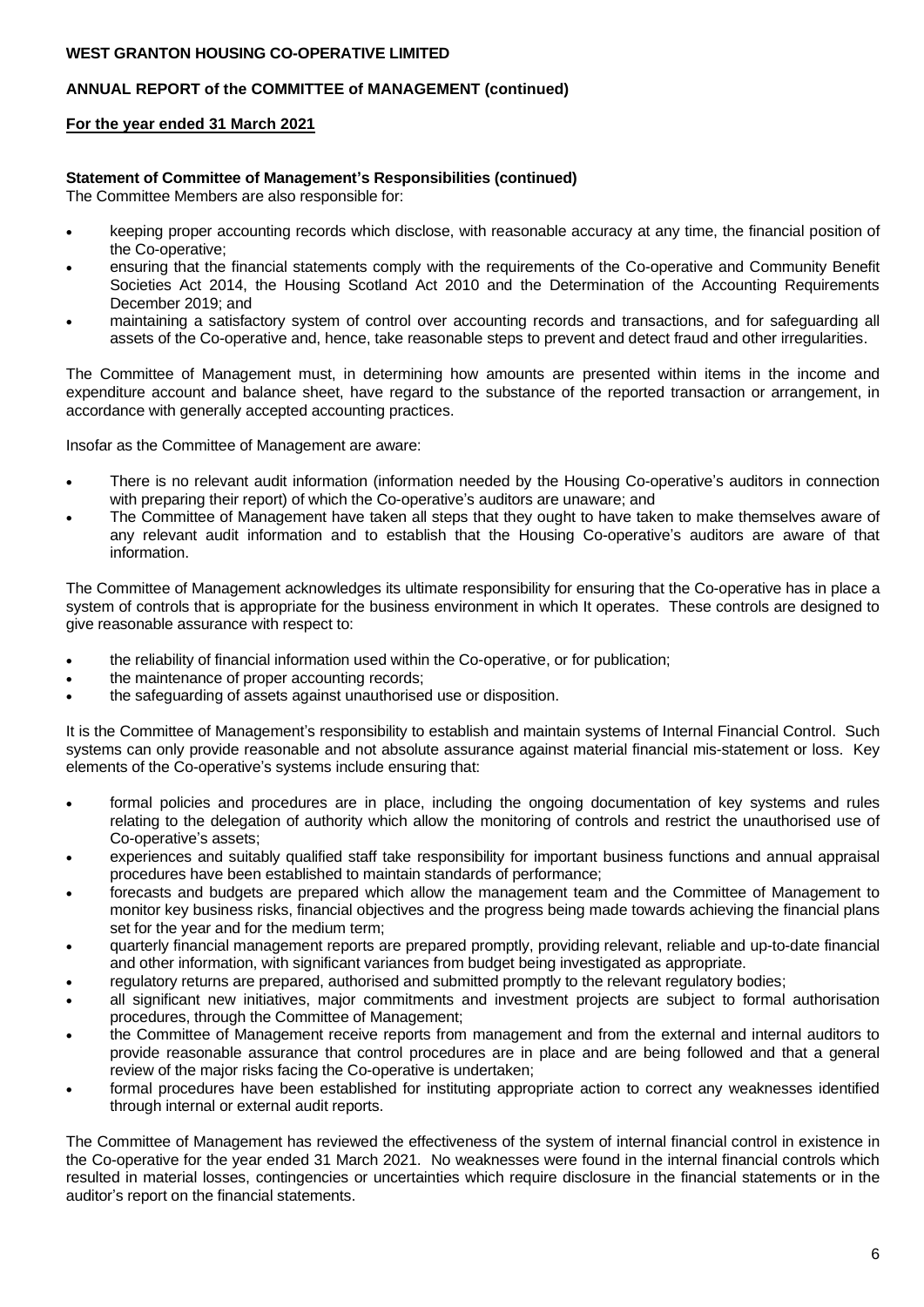## ANNUAL REPORT of the COMMITTEE of MANAGEMENT (continued)

## For the year ended 31 March 2021

## **Donations**

During the year the Co-operative made charitable donations amounting to £4,148 (2020: £4,980).

## **Auditor**

Chiene + Tait LLP were appointed as auditor during the year following a competitive tender process.

The Report of the Committee of Management has been approved on behalf of the Management Committee by:

**LARKE ADGER Secretary**  $\tau$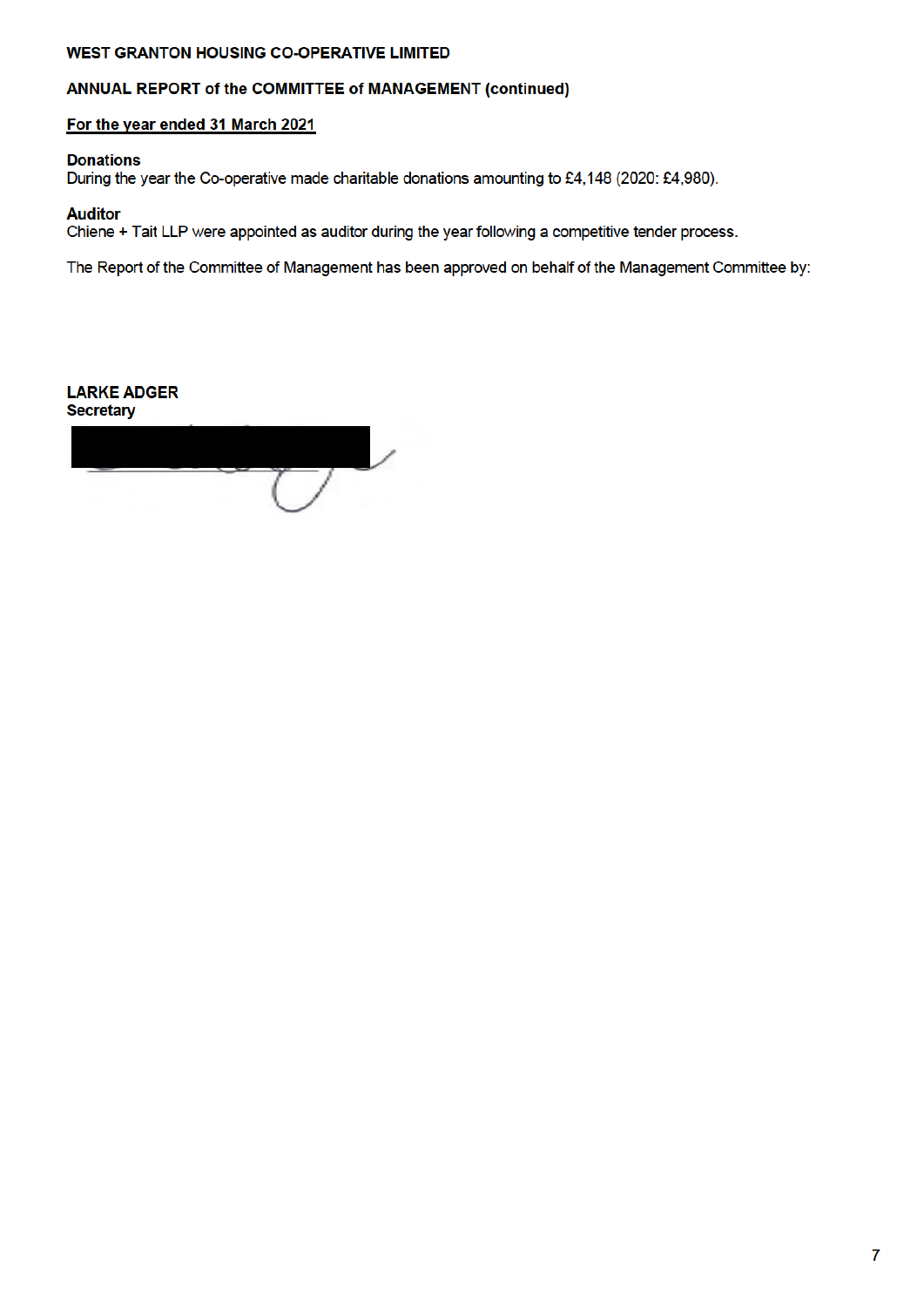## **REPORT of the AUDITOR on CORPORATE GOVERNANCE MATTERS**

#### For the year ended 31 March 2021

In addition to our audit of the Financial Statements, we have reviewed your statement on page 6 concerning the Cooperative's compliance with the information required by the Regulatory Standards in respect of internal financial controls contained within the publication "Our Regulatory Framework" and associated Regulatory Advisory Notes which are issued by the Scottish Housing Regulator.

#### **Basis of Opinion**

We carried out our review having regard to the reguirements on corporate governance matters within Bulletin 2006/5 issued by the Financial Reporting Council. The Bulletin does not require us to review the effectiveness of the Cooperative's procedures for ensuring compliance with the quidance notes, nor to investigate the appropriateness of the reason given for non-compliance.

#### **Opinion**

In our opinion the Statement on Internal Financial Controls on page 6 has provided the disclosures required by the relevant Regulatory Standards within the publication "Our Regulatory Framework" and associated Regulatory Advisory Notes issued by the Scottish Housing Regulator in respect of internal financial controls and is consistent with the information which came to our attention as a result of our audit work on the Financial Statements.

Through our enquiry of certain members of the Committee of Management and Officers of the Co-operative and examination of relevant documents, we have satisfied ourselves that the Committee of Management's Statement on Internal Financial Controls appropriately reflects the Co-operative's compliance with the information required by the relevant Regulatory Standards in respect of internal financial controls contained within the publication "Our Regulatory Framework" and associated Regulatory Advisory Notes issued by the Scottish Housing Regulator in respect of internal financial controls.

**Chiene + Tait LLP Chartered Accountants and Statutory Auditors 61 Dublin Street Edinburgh** EH<sub>3</sub> 6NL

27 July 2021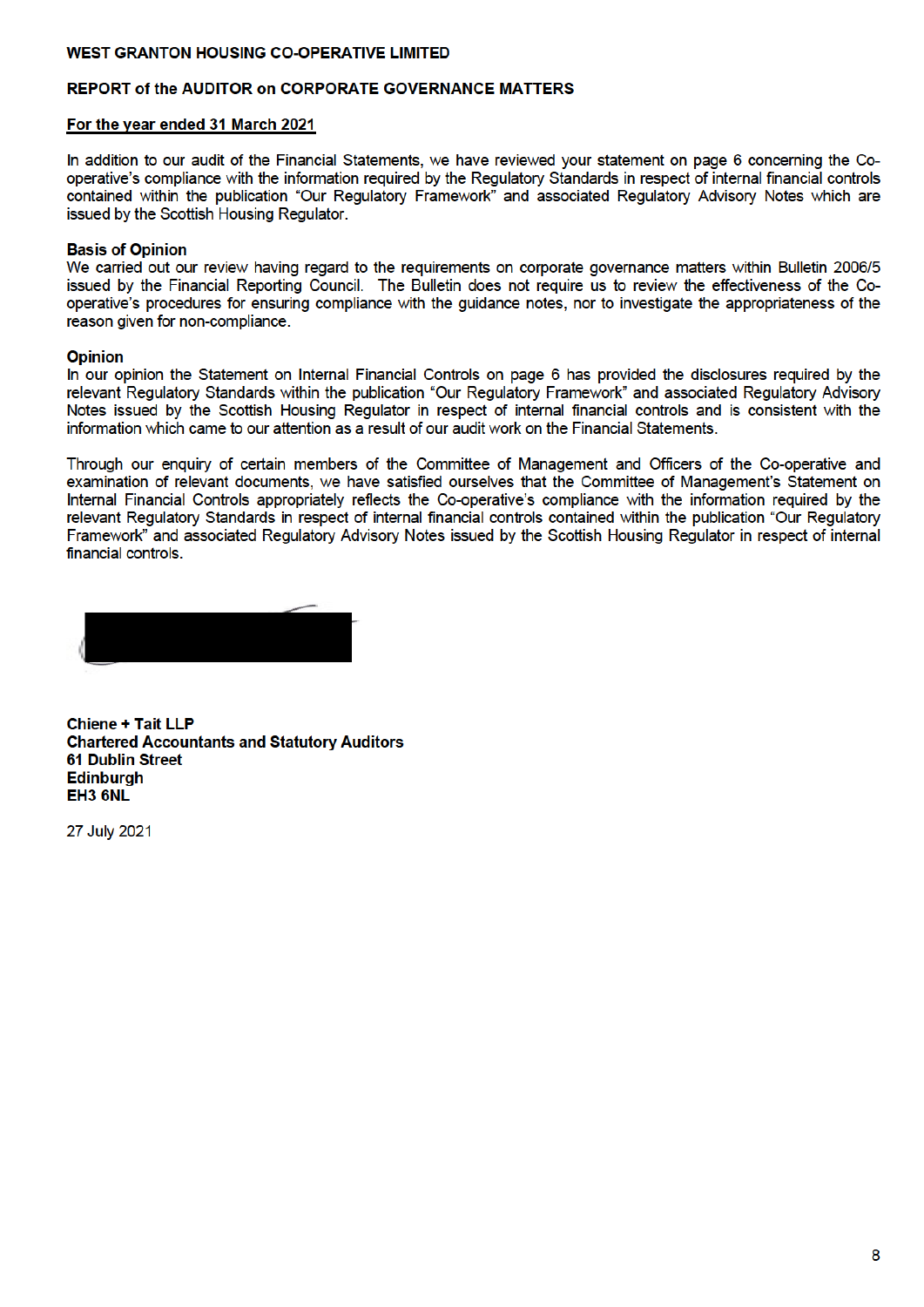

#### **For the year ended 31 March 2021**

#### **Opinion**

We have audited the financial statements of West Granton Housing Co-operative Limited (the Association) for the year ended 31 March 2021 which comprise the Statement of Comprehensive Income, the Statement of Financial Position, the Statement of Cash Flows, the Statement of Changes in Equity and the related notes, including a summary of significant accounting policies. The financial reporting framework that has been applied in their preparation is applicable law and United Kingdom Accounting Standards, including Financial Reporting Standard 102 'The Financial Reporting Standard applicable in the UK and Republic of Ireland' (United Kingdom Generally Accepted Accounting Practice).

In our opinion, the financial statements:

- give a true and fair view of the state of the Association's affairs as at 31 March 2021 and of its income and expenditure for the year then ended;
- have been properly prepared in accordance with United Kingdom Generally Accepted Accounting Practice; and
- have been prepared in accordance with the requirements of the Co-operative and Community Benefit Societies Act 2014, Part 6 of the Housing (Scotland) Act 2010 and the Determination of Accounting Requirements 2019.

#### **Basis for opinion**

We conducted our audit in accordance with International Standards on Auditing (UK) (ISAs (UK)) and applicable law. Our responsibilities under those standards are further described in the Auditor's responsibilities for the audit of the financial statements section of our report. We are independent of the association in accordance with the ethical requirements that are relevant to our audit of the financial statements in the UK, including the FRC's Ethical Standard, and we have fulfilled our other ethical responsibilities in accordance with these requirements. We believe that the audit evidence we have obtained is sufficient and appropriate to provide a basis for our opinion.

#### **Conclusions relating to going concern**

We have nothing to report in respect of the following matters in which the ISAs (UK) require us to report to you where:

- the Management Committee's use of the going concern basis of accounting in the preparation of the financial statements is not appropriate; or
- the Management Committee has not disclosed in the financial statements any identified material uncertainties that may cast significant doubt about the association's ability to continue to adopt the going concern basis of accounting for a period of at least twelve months from the date when the financial statements are authorised for issue.

#### **Other information**

The Management Committee are responsible for the other information. The other information comprises the information included in the annual report, other than the financial statements and our auditor's report thereon. Our opinion on the financial statements does not cover the other information and we do not express any form of assurance conclusion thereon.

In connection with our audit of the financial statements, our responsibility is to read the other information and, in doing so, consider whether the other information is materially inconsistent with the financial statements or our knowledge obtained in the audit or otherwise appears to be materially misstated. If we identify such material inconsistencies or apparent material misstatements, we are required to determine whether there is a material misstatement in the financial statements or a material misstatement of the other information. If, based on the work we have performed, we conclude that there is a material misstatement of this other information, we are required to report that fact.

We have nothing to report in this regard.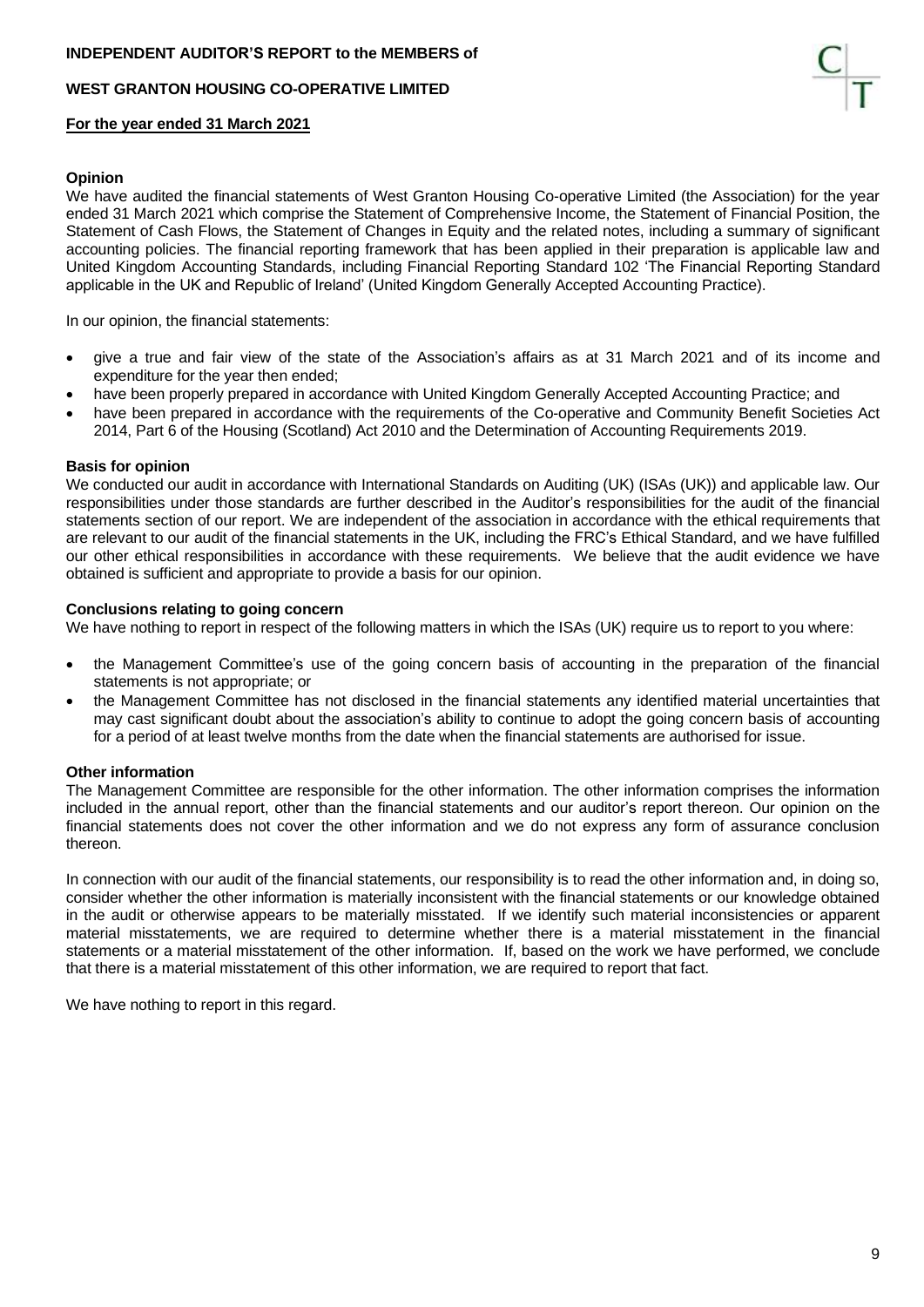## **WEST GRANTON HOUSING CO-OPERATIVE LIMITED (continued)**

#### **For the year ended 31 March 2021**

#### **Matters on which we are required to report by exception**

We have nothing to report in respect of the following matters where the Co-operative and Community Benefit Societies Act 2014 require us to report to you if, in our opinion:

- a satisfactory system of control over transactions has not been maintained; or
- the Association has not kept proper accounting records; or
- the financial statements are not in agreement with the books of account; or
- we have not received all the information and explanations we need for our audit.

#### **Responsibilities of the Management Committee**

As explained more fully in the Statement of the Management Committee's Responsibilities set out on pages 5 to 6, the Management Committee is responsible for the preparation of the financial statements and for being satisfied that they give a true and fair view, and for such internal control as the Management Committee determine is necessary to enable the preparation of financial statements that are free from material misstatement, whether due to fraud or error.

In preparing the financial statements, the Management Committee are responsible for assessing the association's ability to continue as a going concern, disclosing, as applicable, matters related to going concern and using the going concern basis of accounting unless the Management Committee either intend to liquidate the association or to cease operations, or have no realistic alternative but to do so.

#### **Auditor's responsibilities for the audit of the financial statements**

Our objectives are to obtain reasonable assurance about whether the financial statements as a whole are free from material misstatement, whether due to fraud or error, and to issue an auditor's report that includes our opinion. Reasonable assurance is a high level of assurance, but is not a guarantee that an audit conducted in accordance with ISAs (UK) will always detect a material misstatement when it exists. Misstatements can arise from fraud or error and are considered material if, individually or in aggregate, they could reasonably be expected to influence the economic decisions of users taken on the basis of these financial statements.

Irregularities, including fraud, are instances of non-compliance with laws and regulations. We design procedures in line with our responsibilities, outlined above, to detect material misstatements in respect of irregularities, including fraud. The extent to which our procedures are capable of detecting irregularities, including fraud is detailed below:

We gained an understanding of the legal and regulatory framework applicable to the Association and the industry in which it operates and considered the risk of acts by the Association which were contrary to applicable laws and regulations, including fraud. These included but were not limited to the Housing SORP 2018, the Co-operative and Community Benefit Societies Act 2014 and the Housing (Scotland) Act 2010.

We focused on laws and regulations that could give rise to a material misstatement in the Association's financial statements. Our tests included, but were not limited to:

- agreement of the financial statement disclosures to underlying supporting documentation;
- enquiries of the members:
- review of minutes of board meetings throughout the period;
- review of legal correspondence or invoices, and
- obtaining an understanding of the control environment in monitoring compliance with laws and regulations.

#### **Use of our report**

This report is made solely to the Association's members, as a body, in accordance with the Co-operative and Community Benefit Societies Act 2014. Our audit work has been undertaken so that we might state to the Association's members those matters we are required to state to them in an auditor's report and for no other purpose. To the fullest extent permitted by law, we do not accept or assume responsibility to anyone other than the Association and the Association's members as a body for our audit work, for this report, or for the opinions we have formed.

There are inherent limitations in an audit of financial statements and the further removed non-compliance with laws and regulations is from the events and transactions reflected in the financial statements, the less likely we would become aware of it. We also addressed the risk of management override of internal controls, including testing journals and evaluating whether there was evidence of bias by the directors that represented a risk of material misstatement due to fraud.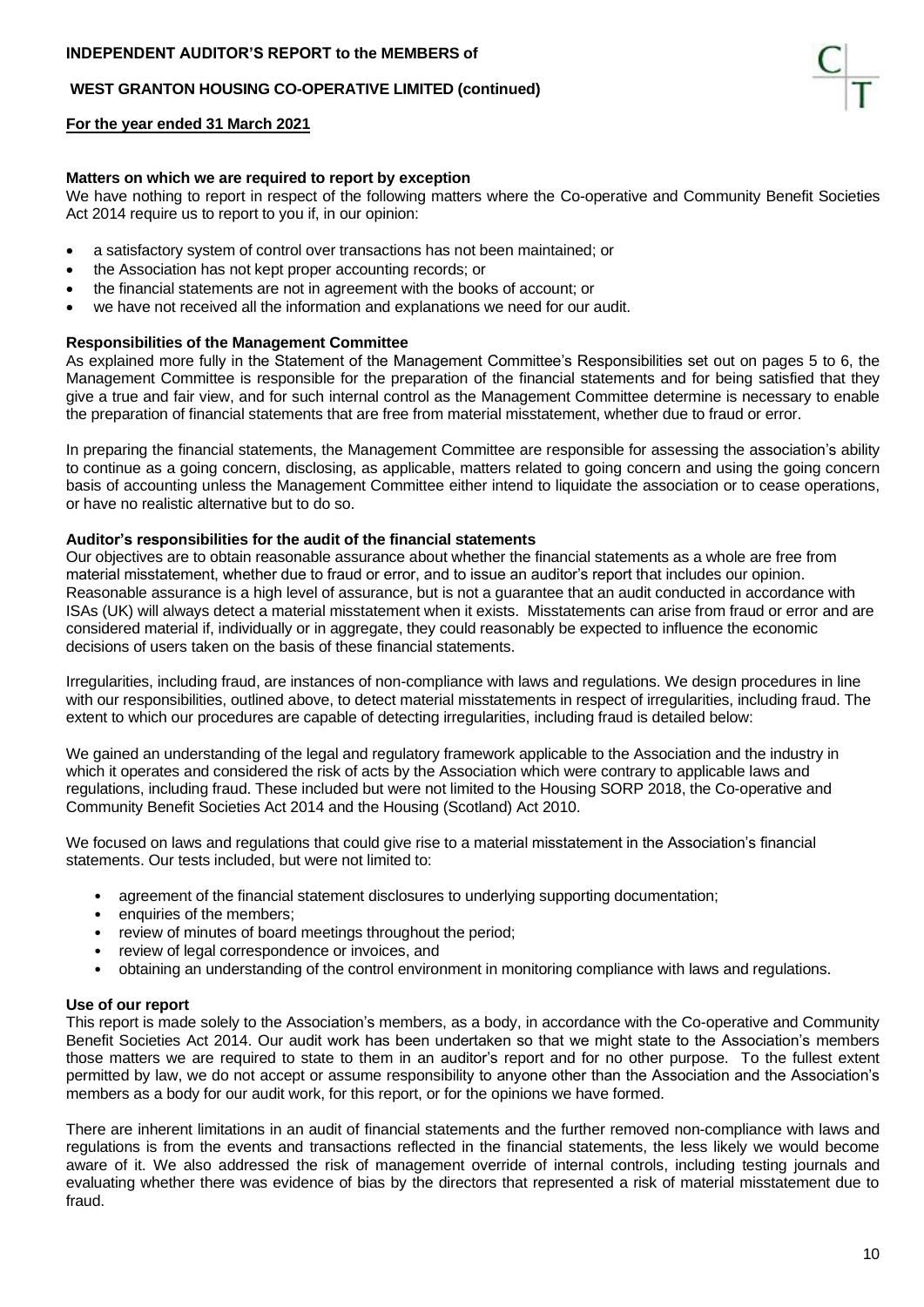## **INDEPENDENT AUDITOR'S REPORT to the MEMBERS of**

## **WEST GRANTON HOUSING CO-OPERATIVE LIMITED (continued)**

### For the year ended 31 March 2021

Auditor's responsibilities for the audit of the financial statements (continued)

A further description of our responsibilities for the audit of the financial statements is located on the Financial Reporting Council's website at www.frc.org.uk/auditorsresponsibilities. This description forms part of our auditor's report.

#### Use of our report

This report is made solely to the Association's members, as a body, in accordance with the Co-operative and Community Benefit Societies Act 2014. Our audit work has been undertaken so that we might state to the Association's members those matters we are required to state to them in an auditor's report and for no other purpose. To the fullest extent permitted by law, we do not accept or assume responsibility to anyone other than the Association and the Association's members as a body for our audit work, for this report, or for the opinions we have formed.

**CHIENE + TAIT LLP Chartered Accountants and Statutory Auditors 61 Dublin Street Edinburah** EH3 6NL

27 July 2021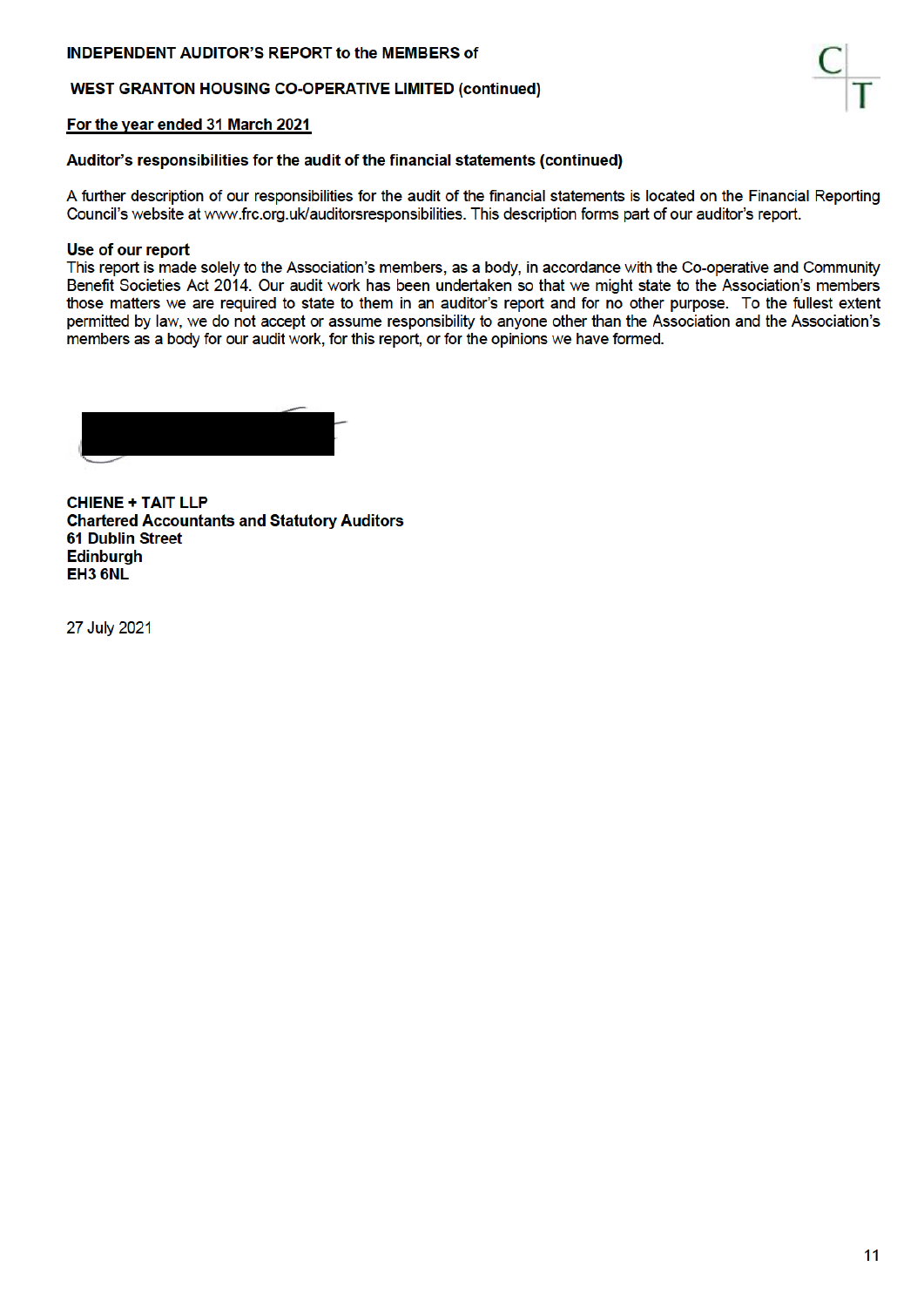## **STATEMENT of COMPREHENSIVE INCOME**

## **For the year ended 31 March 2021**

|                                                                                                       | <b>Notes</b>   |                               | 2021<br>£             | 2020<br>£                      |
|-------------------------------------------------------------------------------------------------------|----------------|-------------------------------|-----------------------|--------------------------------|
| <b>Revenue</b>                                                                                        | $\overline{2}$ |                               | 2,061,821             | 2,042,569                      |
| Operating costs                                                                                       | $\overline{2}$ |                               | (1,736,374)           | (1,725,144)                    |
| <b>Operating surplus</b>                                                                              |                |                               | 325,447               | 317,425                        |
| Interest receivable and other income<br>Interest payable and similar charges<br>Other finance charges | 7<br>10        | 4,745<br>(94, 695)<br>(1,000) |                       | 9,409<br>(117, 995)<br>(7,000) |
|                                                                                                       |                |                               | (90, 950)             | (115,586)                      |
| Surplus on ordinary activities before taxation                                                        |                |                               | 234,497               | 201,839                        |
| Tax on surplus on ordinary activities                                                                 | 9              |                               | (902)                 | (1,991)                        |
| Surplus for the year                                                                                  |                |                               | 233,595               | 199,848                        |
| Other comprehensive income<br>Actuarial (losses)/gains on defined benefit pension<br>plan             | 24             |                               | (268,000)             | 237,000                        |
| Total comprehensive income for the year                                                               |                |                               | (34, 405)<br>======== | 436,848<br>========            |
|                                                                                                       |                |                               |                       |                                |

The results relate wholly to continuing activities.

The notes on pages 16 to 29 form part of these financial statements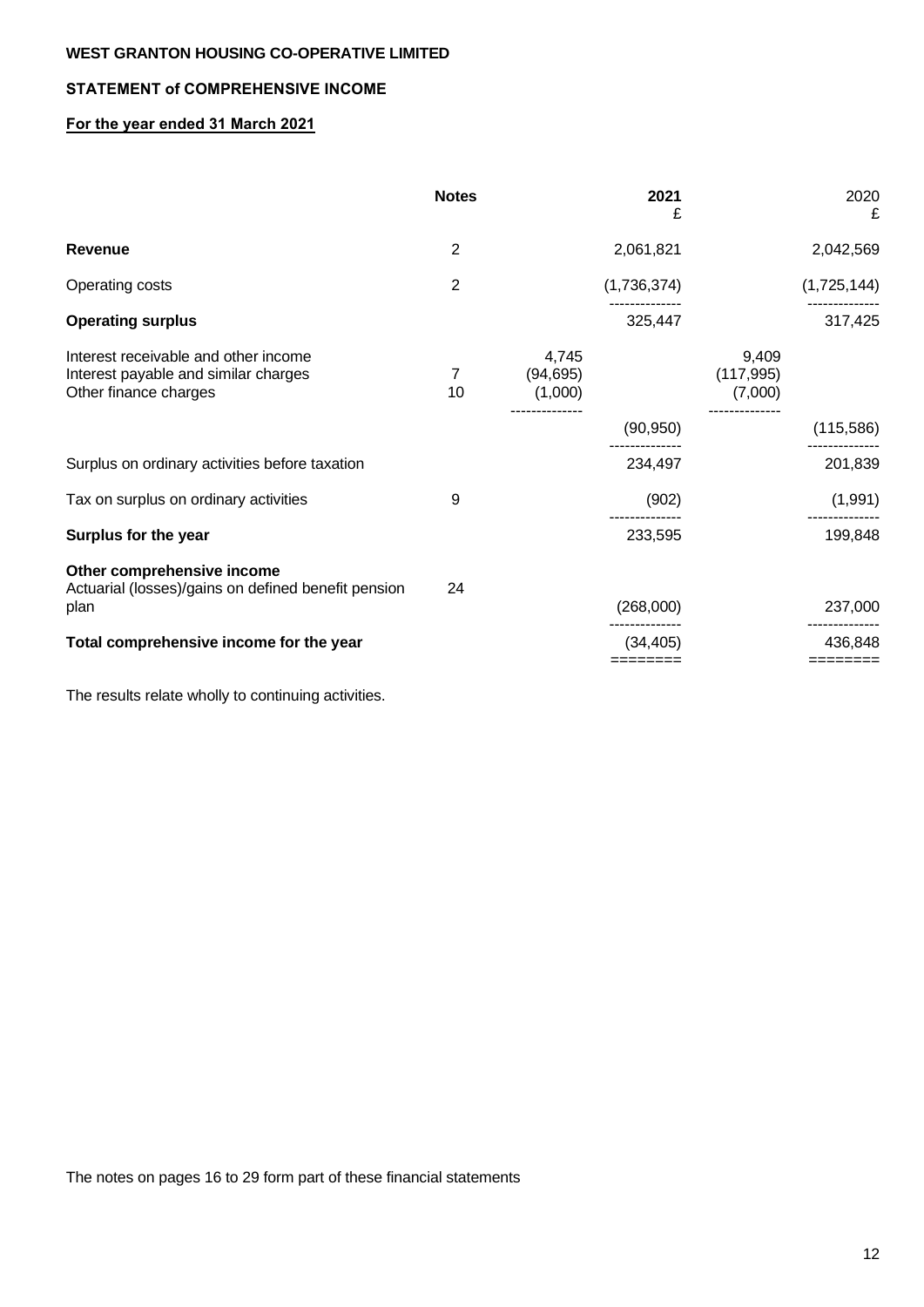## **STATEMENT OF FINANCIAL POSITION**

## **As at 31 MARCH 2021**

|                                                                                                             | <b>Notes</b>   |                         | 2021<br>£                     |                        | 2020<br>£                    |
|-------------------------------------------------------------------------------------------------------------|----------------|-------------------------|-------------------------------|------------------------|------------------------------|
| <b>Non-current assets</b><br>Housing properties - depreciated cost<br>Other non-current assets              | 11(a)<br>11(b) |                         | 17,553,451<br>278,960         |                        | 18,237,807<br>272,934        |
| <b>Current assets</b><br><b>Receivables</b><br>Cash at bank and in hand                                     | 13             | 41,288<br>1,821,346     | 17,832,411                    | 32,003<br>1,615,803    | 18,510,741                   |
| Creditors: amounts falling due within one year                                                              | 14             | 1,862,634<br>(347, 368) |                               | 1,647,806<br>(333,606) |                              |
| <b>Net current assets</b>                                                                                   |                |                         | 1,515,266                     |                        | 1,314,200                    |
| <b>Total assets less current liabilities</b>                                                                |                |                         | 19,347,677                    |                        | 19,824,941                   |
| Creditors: amounts falling due after more than<br>one year                                                  | 15             |                         | (3, 194, 869)                 |                        | (3,459,859)                  |
| Pensions and other provisions for liabilities<br>and charges<br>Scottish Housing Association Pension Scheme | 25             |                         | (271,000)                     |                        | (57,000)                     |
| <b>Deferred income</b><br><b>Social Housing Grants</b>                                                      | 17             |                         | (12, 357, 243)                |                        | (12,749,112)                 |
| <b>Net assets</b>                                                                                           |                |                         | 3,524,565<br>=========        |                        | 3,558,970<br>---------       |
| <b>Equity</b><br>Share capital<br>Revenue reserves<br>Pension reserves                                      | 18             |                         | 371<br>3,795,194<br>(271,000) |                        | 371<br>3,615,599<br>(57,000) |
|                                                                                                             |                |                         | 3,524,565<br>=========        |                        | 3,558,970<br>--------        |

The financial statements were approved by the Committee of Management and authorised for issue on 21 July 2021 and signed on its behalf by:

| Wendy Riordan | <b>Committee Member</b> |
|---------------|-------------------------|
| Lorna Brown   | <b>Committee Member</b> |
| Larke Adger   | Secretary               |

The notes on pages 16 to 29 form part of these financial statements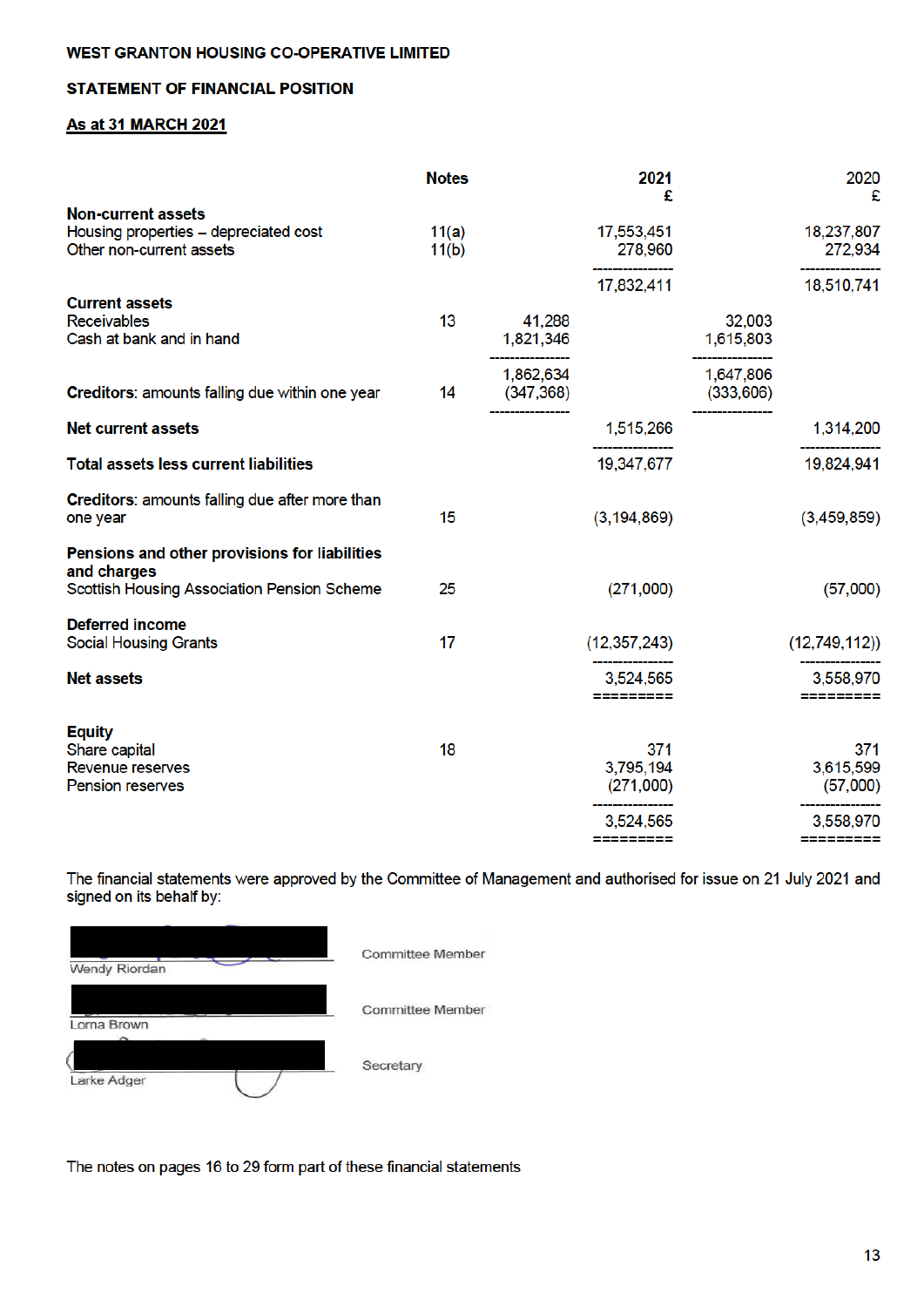## **STATEMENT of CASH FLOWS**

## **For the year ended 31 March 2021**

|                                                                                                                                                                                                  | <b>Notes</b> |                                                            | 2021                                       |                                                                       | 2020                                    |
|--------------------------------------------------------------------------------------------------------------------------------------------------------------------------------------------------|--------------|------------------------------------------------------------|--------------------------------------------|-----------------------------------------------------------------------|-----------------------------------------|
|                                                                                                                                                                                                  |              | £                                                          | £                                          | £                                                                     | £                                       |
| Net cash inflow from operating activities                                                                                                                                                        | 16           |                                                            | 562,311                                    |                                                                       | 659,301                                 |
| <b>Investing activities</b><br>Acquisition and constructions of properties<br>Purchase of other fixed assets<br>Social Housing Grant repaid<br>Proceeds on disposal of other tangible<br>assets  |              | (9,060)<br>(28, 151)<br>112                                |                                            | (810, 229)<br>(23, 382)                                               |                                         |
| Net cash inflow/(outflow) from investing<br>activities                                                                                                                                           |              | ----------------                                           | (37,099)                                   |                                                                       | (833, 611)                              |
| <b>Financing activities</b><br>Loan Advances Received<br>Interest received on cash and cash<br>equivalents<br>Interest paid on loans<br>Loan principal repayments<br><b>Share capital issued</b> |              | 4,745<br>(94, 695)<br>(229, 731)<br>13<br>---------------- |                                            | 148,000<br>9,409<br>(117, 995)<br>(188, 838)<br>16<br>--------------- |                                         |
| Net cash outflow from financing<br>activities                                                                                                                                                    |              |                                                            | (319,668)                                  |                                                                       | (149, 408)                              |
| Increase/(decrease) in cash                                                                                                                                                                      |              |                                                            | 205,544                                    |                                                                       | (323, 718)                              |
| Opening cash and cash equivalents                                                                                                                                                                |              |                                                            | 1,615,803                                  |                                                                       | 1,939,521                               |
| <b>Closing cash and cash equivalents</b>                                                                                                                                                         |              |                                                            | ----------------<br>1,821,346<br>========= |                                                                       | -------------<br>1,615,803<br>========= |
| Cash and cash equivalents as at<br>31 March                                                                                                                                                      |              |                                                            |                                            |                                                                       |                                         |
| Cash                                                                                                                                                                                             |              |                                                            | 1,821,346<br>=========                     |                                                                       | 1,615,803<br>$=$ ========               |

The notes on pages 16 to 29 form part of these financial statements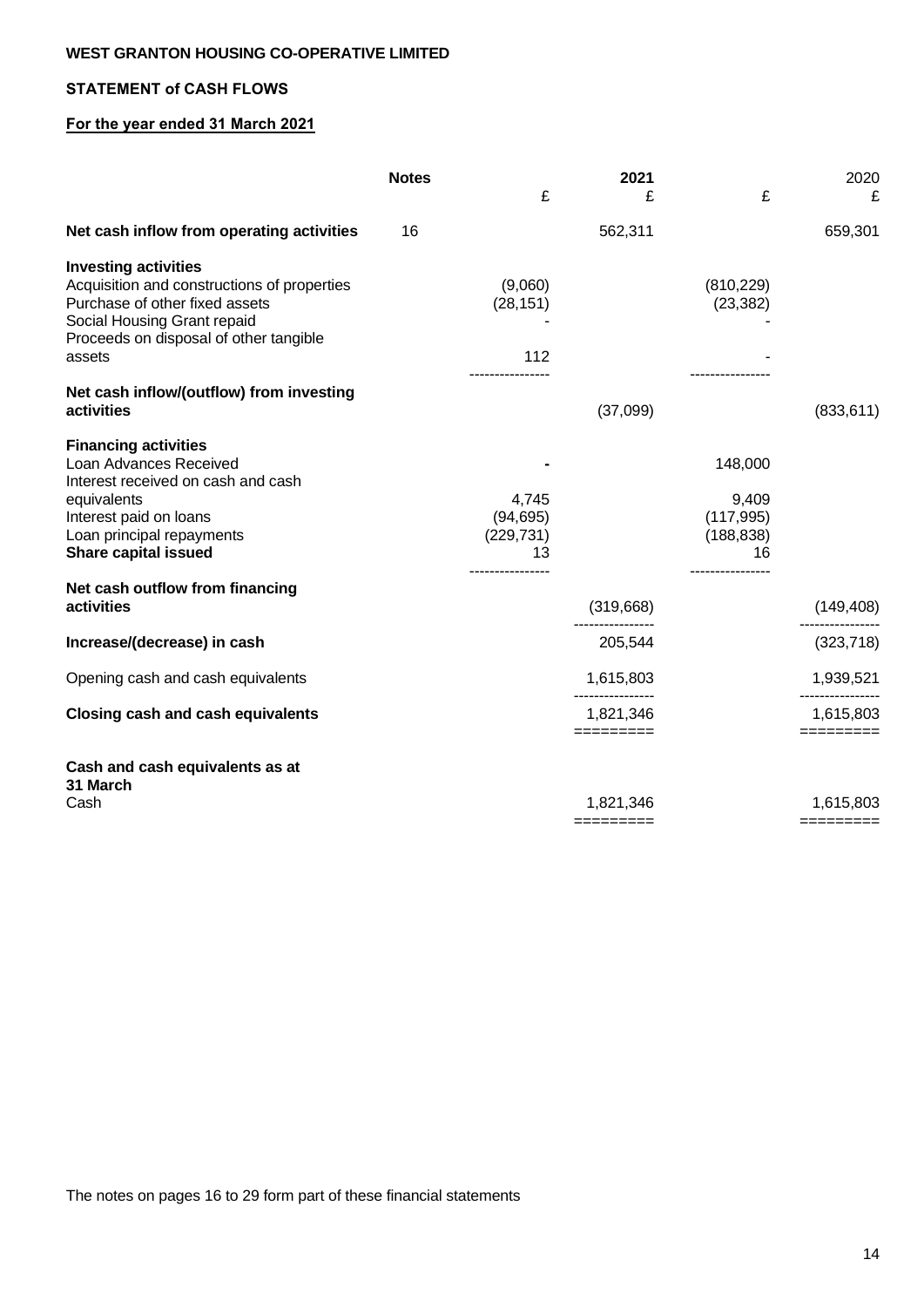## **STATEMENT of CHANGES in EQUITY**

## **For the year ended 31 March 2021**

|                                 |                | <b>SHA</b>      |                 |                 |
|---------------------------------|----------------|-----------------|-----------------|-----------------|
|                                 | <b>Share</b>   | <b>Pension</b>  | <b>Revenue</b>  | <b>Total</b>    |
|                                 | <b>Capital</b> | <b>Reserves</b> | <b>Reserves</b> | <b>Reserves</b> |
|                                 | £              |                 | £               | £               |
| Balance at 31 March 2019        | 370            | (3, 13, 000)    | 3,434,751       | 3,122,121       |
| Issue of shares                 | 16             |                 |                 | 16              |
| Cancellation of shares          | (15)           |                 |                 | (15)            |
| Other comprehensive income      |                | 237,000         |                 | 237,000         |
| Other movements                 |                | 19,000          | (19,000)        |                 |
| Surplus for the year            |                |                 | 199,848         | 199,848         |
|                                 |                |                 |                 |                 |
| <b>Balance at 31 March 2020</b> | 371            | (57,000)        | 3,615,599       | 3,558,970       |
| Issue of shares                 | 13             |                 |                 | 13              |
| Cancellation of shares          | (13)           |                 |                 | (13)            |
| Other comprehensive income      |                | (268,000)       |                 | (268,000)       |
| Other movements                 |                | 54,000          | (54,000)        |                 |
| Surplus for the year            |                |                 | 233,595         | 233,595         |
| <b>Balance at 31 March 2021</b> | 371            | (271,000)       | 3,795,194       | 3,524,565       |
|                                 |                |                 |                 |                 |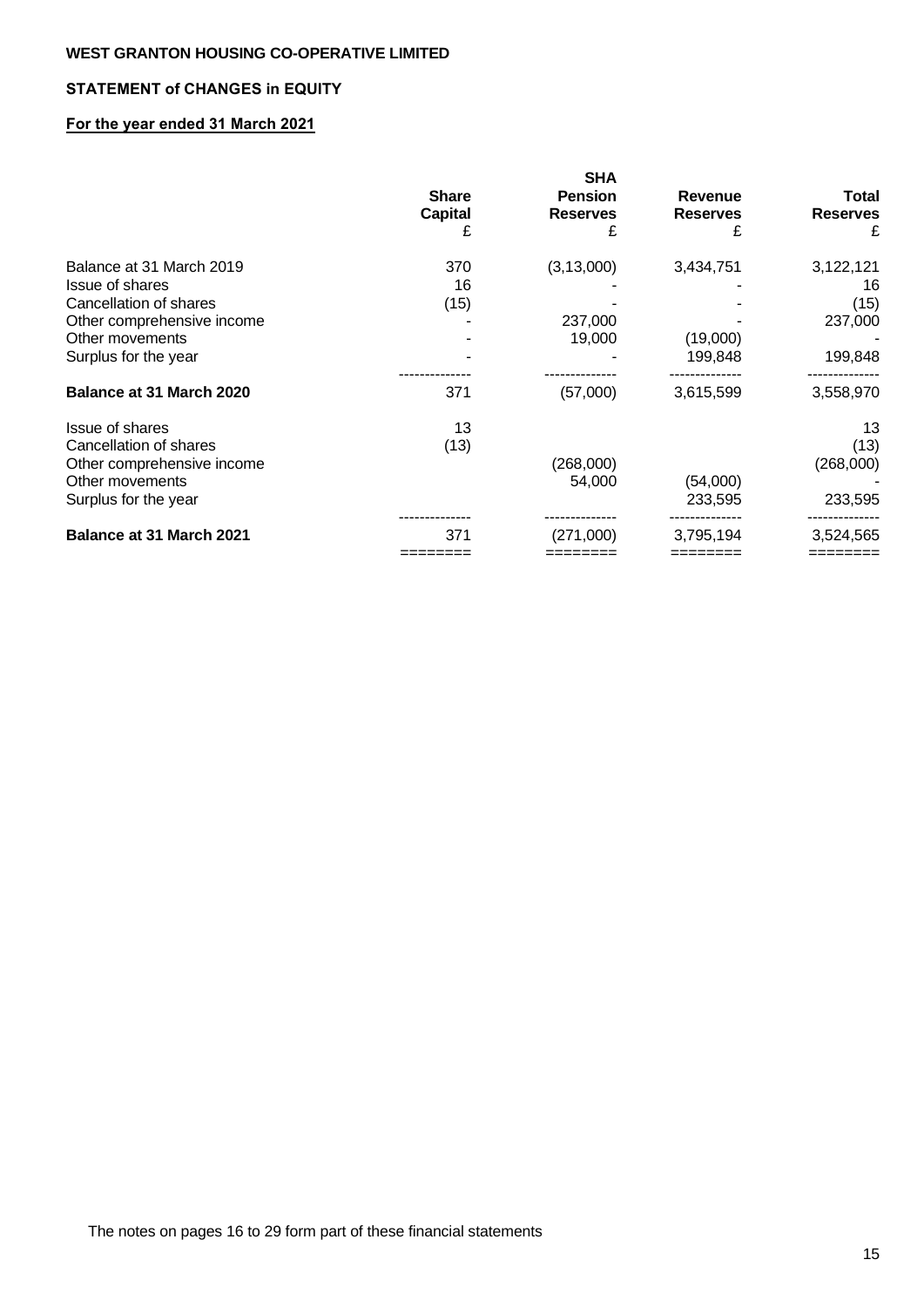## **NOTES to the FINANCIAL STATEMENTS**

## **For the year ended 31 March 2021**

## **1. Principle accounting policies**

#### **Statement of Compliance**

These financial statements were prepared in accordance with Financial Reporting Standard 102 - 'The Financial Reporting Standard applicable in the UK and Republic of Ireland' and the Statement of Recommended Practice for social housing providers 2018. The Co-operative is a Public Benefit Entity in terms of its compliance with Financial Reporting Standard 102, applicable for accounting periods on or after 1 January 2015.

#### **Basis of Accounting**

The Financial Statements have been prepared in accordance with applicable Accounting Standards, the Statement of Recommended Practice - Accounting by Registered Social Landlords 2014, and on the historical cost basis. They also comply with the Determination of Accounting Requirements 2019. A summary of the more important accounting policies is set out below.

#### **Revenue**

The Co-operative recognises rent receivable net of losses from voids.

Government Grants are released to income over the expected useful life of the asset to which it relates.

#### **Retirement Benefits**

The Co-operative participates in the Scottish Housing Co-operatives Defined Benefit Pension Scheme where retirement benefits to employees of the Co-operative are funded by the contributions from all participating employers and employees in the Scheme. Payments are made in accordance with periodic calculations by consulting Actuaries and are based on pension costs applicable across the various participating organisations taken as a whole. The Cooperative accounts for this scheme as a defined benefit pension scheme in accordance with FRS 102.

## **Valuation Of Housing Properties**

Housing Properties are stated at cost less accumulated depreciation. Housing under construction and Land are not depreciated. The Co-operative depreciates housing properties by major component on a straight line basis over the estimated useful economic lives of each identified component. All components are categorised as Housing Properties within note 11. Impairment reviews are carried out if events or circumstances

When a component is replaced the replacement cost is capitalised. The cost of the original component and depreciation to date is written out of fixed assets. Any remaining cost not depreciated is written out of fixed assets to the statement of comprehensive income as a loss on disposal of fixed assets and included in depreciation of housing within operating costs for social letting.

| <b>Component</b>                          | <b>Useful Economic Life</b> |
|-------------------------------------------|-----------------------------|
| Land                                      | N/A                         |
| Structure (including roof)                | 50 years                    |
| <b>External render</b>                    | 35 years                    |
| Central heating system (excluding boiler) | 30 years                    |
| Windows                                   | 25 years                    |
| External doors                            | 25 years                    |
| <b>Bathrooms</b>                          | 20 years                    |
| Kitchen                                   | 15 years                    |
| <b>Boiler</b>                             | 15 years                    |
| Lift                                      | 15 years                    |

Structure of one renovated flat in West Pilton Drive has a useful economic life of only 25 years

When a component is replaced the replacement cost is capitalised. The cost of the original component and depreciation to date is written out of fixed assets. Any remaining cost not depreciated is written out of fixed assets to the statement of comprehensive income as a loss on disposal of fixed assets and included in depreciation of housing within operating costs for social letting.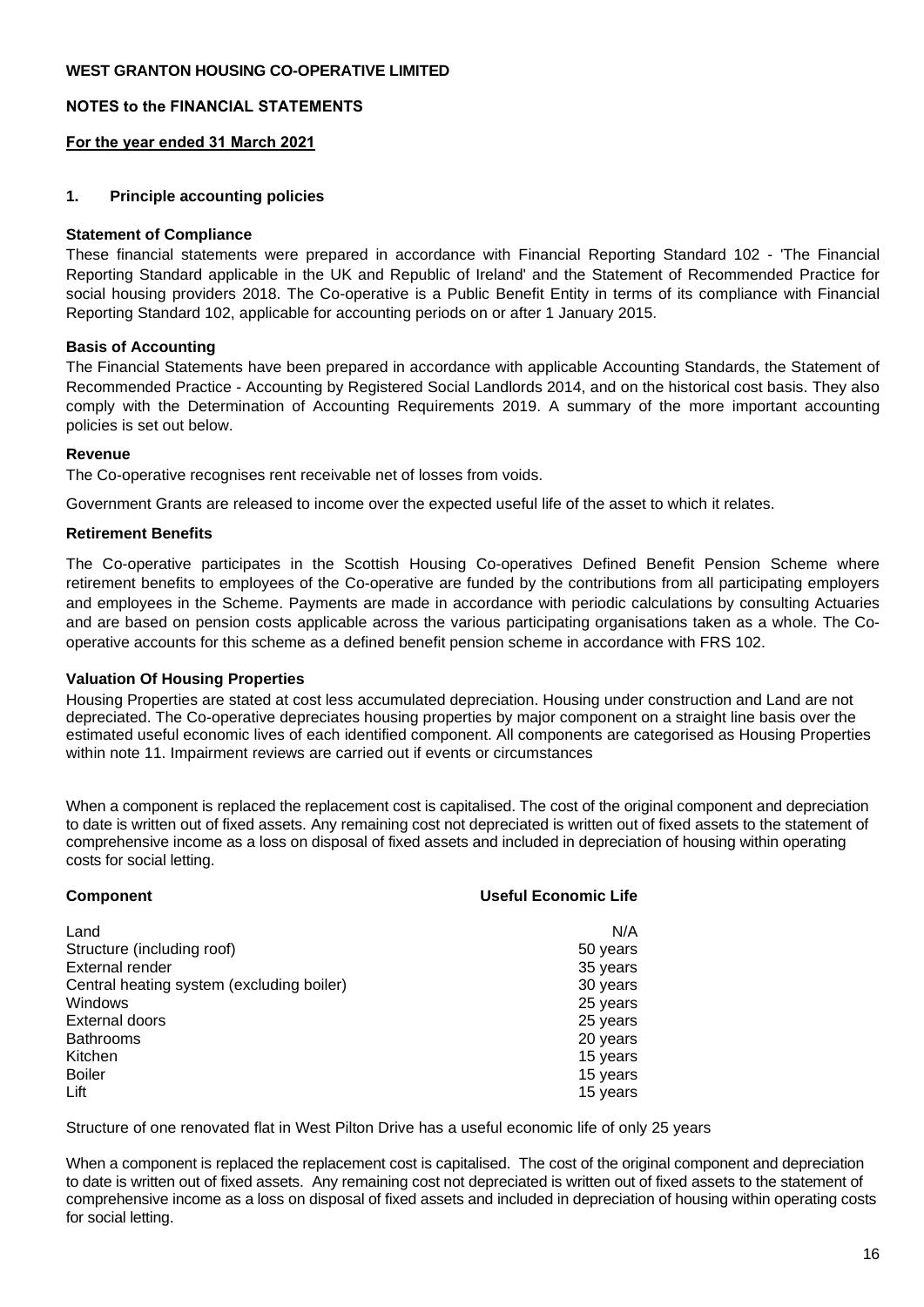### **NOTES to the FINANCIAL STATEMENTS (CONTINUED)**

#### **For the year ended 31 March 2021**

#### **1. Principle accounting policies (continued)**

#### **Depreciation and Impairment of Other Non-Current Assets**

Non-current Assets are stated at cost less accumulated depreciation. Depreciation is charged on a straight line basis over the expected economic useful lives of the assets at the following annual rates:

#### **Asset Category Depreciation Rate**

Office premises over 50 years from practical completion Office equipment, fixtures and fittings over 4 years from acquisition Flat white goods and fittings<br>
Playground equipment<br>
Over 10 years from acquisition<br>
Over 10 years from acquisition over 10 years from acquisition

The carrying value of non-current assets are reviewed for impairment at the end of each reporting period. Individual items of less than approximately £500 are charged to operating costs and not depreciated. The carrying value of the tangible assets are reviewed for impairment in periods if events or changes in circumstances indicate the carrying value may not be recoverable.

#### **Social Housing Grant and Other Grants in Advance/Arrears**

Social Housing Grants and Other Capital Grants are accounted for using the Accrual Method as outlined in Section 24 of Financial Reporting Standard 102. Grants are treated as deferred income and recognised in income on a systematic basis over the expected useful life of the property and assets to which it relates.

Social Housing Grant attributed to individual components is written off to the Statement of Comprehensive Income when these components are replaced.

Social Housing Grant received in respect of revenue expenditure is credited to the Statement of Comprehensive Income in the same period as the expenditure to which it relates.

Although Social Housing Grant is treated as a grant for accounting purposes, it may nevertheless become repayable in certain circumstances, such as the disposal of certain assets. The amount repayable would be restricted to the net proceeds of sale.

#### **Sales Of Housing Properties**

First tranche Shared Ownership disposals are credited to turnover on completion. The cost of construction of these sales is taken to operating cost. In accordance with the Statement of Recommended Practice, disposals of subsequent tranches are treated as non-current asset disposals with the gain or loss on disposal shown in the Statement of Comprehensive Income.

Disposals of housing property under the Right to Buy scheme are treated as non-current asset disposals and any gain or loss on disposal accounted for in the Statement of Comprehensive Income.

Disposals under shared equity schemes are accounted for in the Statement of Comprehensive Income. The remaining equity in the property is treated as a non-current asset investment, which is matched with the grant received.

#### **Taxation Non-charities**

As a fully mutual co-operative housing association, under s488 of the Income and corporation Taxes Act, the Cooperative is only liable for tax on investment income. The Co-operative is not eligible for grants towards corporation tax.

## **Leases/Leased Assets**

Costs in respect of operating leases are charged to the Statement of Comprehensive Income on a straight line basis over the lease term. Assets held under finance leases and hire purchase contracts are capitalised in the Statement of Financial Position and are depreciated over their useful lives.

## **Works to Existing Properties**

The Co-operative capitalises major repairs expenditure where these works result in an enhancement of economic benefits by increasing the net rental stream over the life of the property.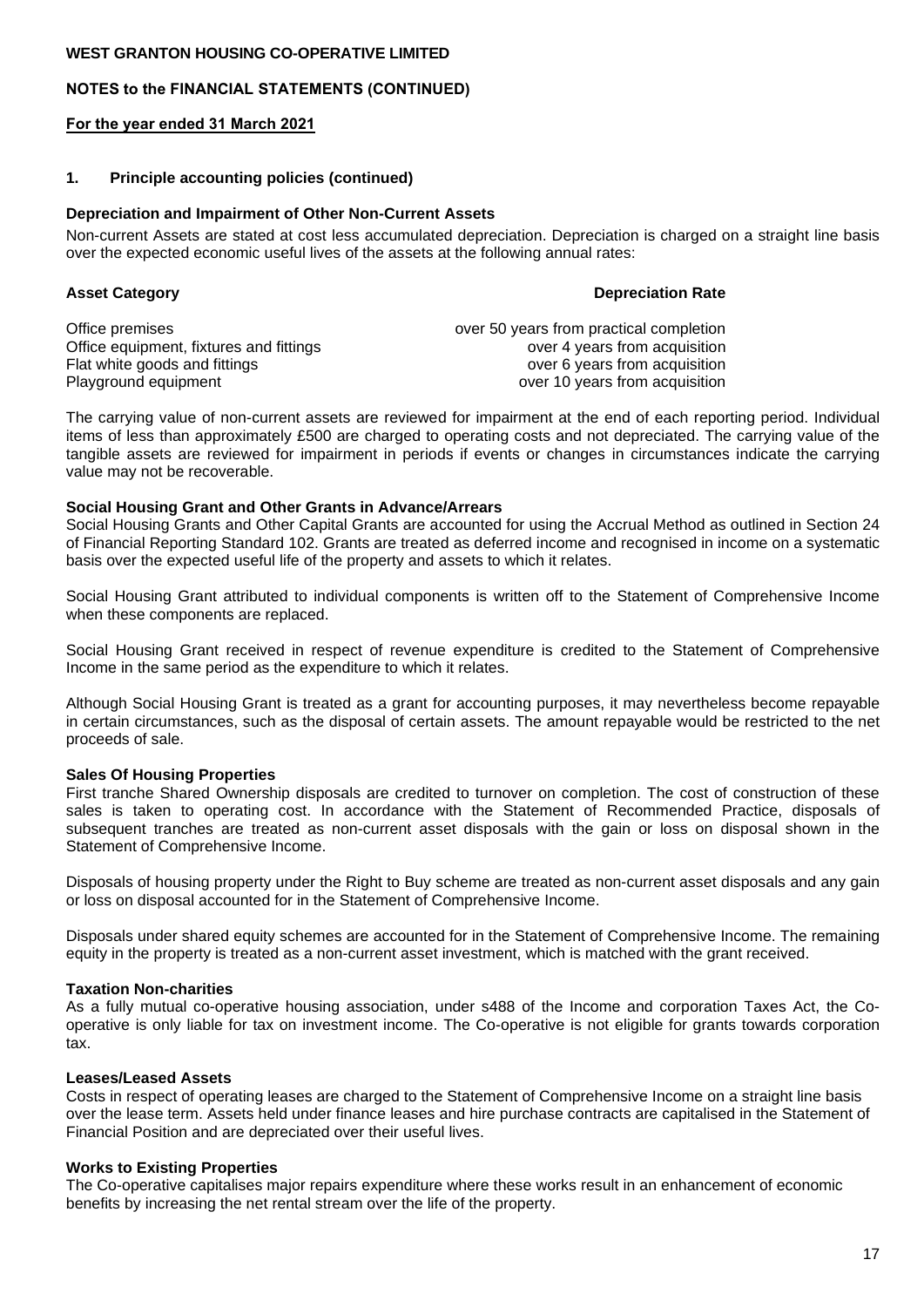## **NOTES to the FINANCIAL STATEMENTS (CONTINUED)**

### **For the year ended 31 March 2021**

#### **1. Principle accounting policies (continued)**

#### **Estimation Uncertainty**

The preparation of financial statements requires the use of certain accounting judgements and accounting estimates. It also requires the Committee of Management to exercise judgement in applying the Association's accounting policies. The areas requiring a higher degree of judgement, or complexity, and areas where assumptions or estimates are most signficant to the financial statements are disclosed below.

- a) Rent Arrears Bad Debt Provision The Co-operative assesses the recoverability of rent arrears through a detailed assessment process which considers tenant payment history, arrangements in place and court action.
- b) Life Cycle of Components The Co-operative estimates the useful lives of major components of its housing property with reference to surveys carried out by external qualified surveyors.
- c) Useful life of properties, plant and equipment The Co-operative assesses the useful life of its properties, plant and equipment and estimates the annual charge to be depreciated based on this assessment.
- d) Defined pension liability Determining the value of the Co-operative's share of defined benefit pension scheme assets and obligations, the valuation prepared by the Scheme actuary includes estimates of life expectancy, salary growth, inflation and the discount rate on corporate bonds.

#### **Key Judgements made in the application of Accounting Policies**

- a) The Categorisation of Housing Properties In the judgement of the Committee of Management the entirety of the Association's housing stock is held for social benefit and is therefore classified as Property, Plant and Equipment in accordance with FRS 102.
- b) Identification of cash generating units The Co-operative considers its cash-generating units to be the schemes in which it manages its housing property for asset management purposes.
- c) Financial instrument break clauses

The Co-operative has considered the break clauses attached to the financial instruments that it has in place for its loan funding. In the judgement of the Committee of Management, these break clauses do not cause the financial instrument to be classified as a complex financial instrument and therefore they meet the definition of a basic financial instrument.

d) Pension Liability

The Co-operative participates in a defined benefit pension scheme arrangement with the Scottish Housing Association Pension Scheme. The fund is administered by the Pensions Trust. The Pension Trust have developed a method of calculating each member's share of the assets and liabilities of the scheme. The Cooperative has decided that this method is appropriate and provides a reasonable estimate of the pension assets and liabilities of the Co-operative and has therefore adopted this valuation method.

#### **Financial Instruments - Basic**

The Co-operative classes all of its loans as basic financial instruments including agreements with break clauses. The Co-operative recognises basic financial instruments in accordance with Section 11 of Financial Reporting Standard 102.

The Co-operative's debt instruments are measured at amortised cost using the effective interest rate method.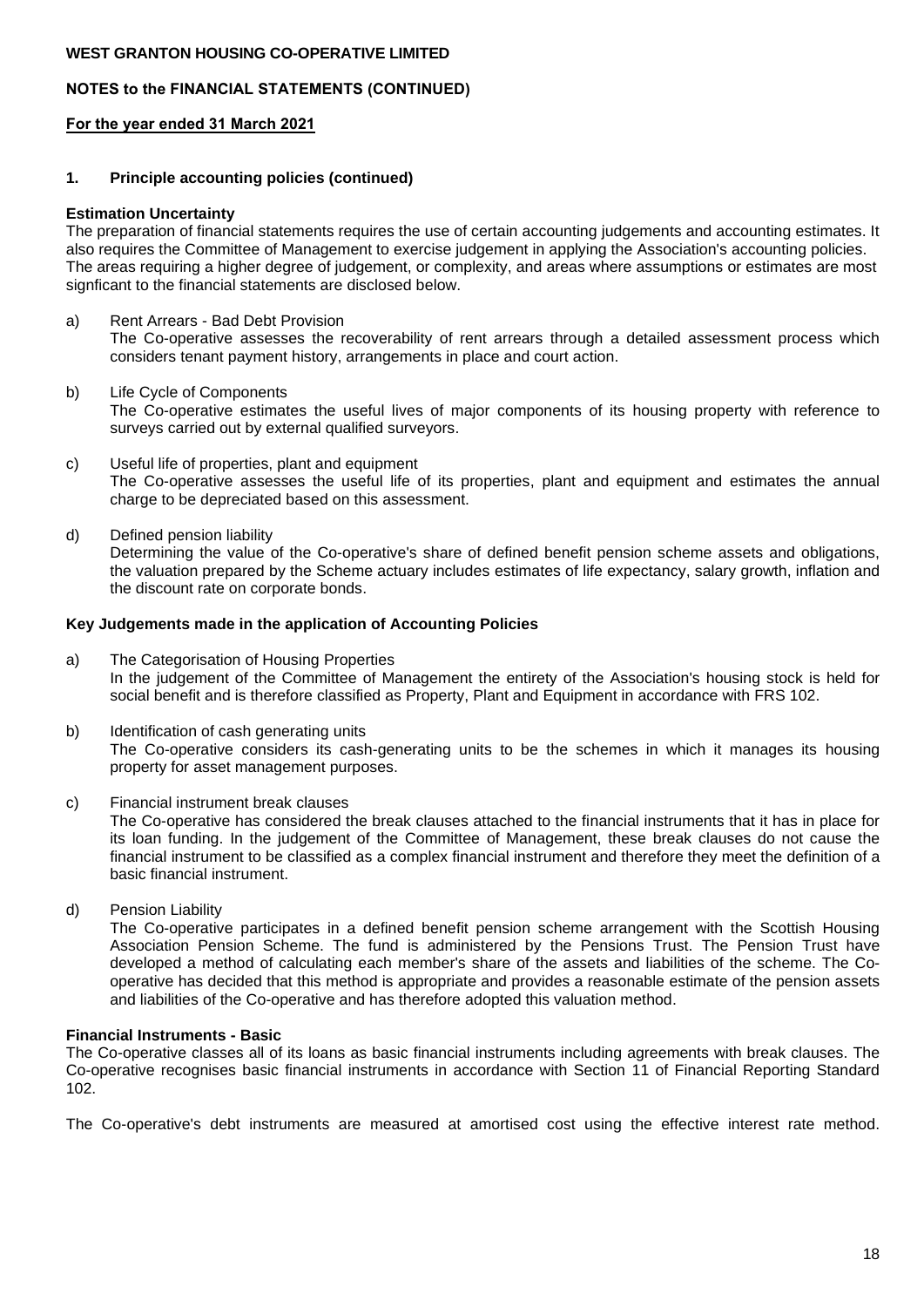## **NOTES to the FINANCIAL STATEMENTS (continued)**

## **For the year ended 31 March 2021**

## **2. Particulars of turnover, operating costs and operating surplus**

|                                                                     | 2021                        |                                  |                             |                             | 2020                        |                           |
|---------------------------------------------------------------------|-----------------------------|----------------------------------|-----------------------------|-----------------------------|-----------------------------|---------------------------|
|                                                                     | Turnover                    | <b>Operating</b><br><b>Costs</b> | Operating<br><b>Surplus</b> | Turnover                    | Operating<br>Costs          | Operating<br>Surplus      |
|                                                                     | £<br>∼                      |                                  | c                           | ⌒                           |                             | c.                        |
| Affordable letting activities (note 3)<br>Other activities (note 4) | 2,059,300<br>2.521          | 1,736,374<br>$\blacksquare$      | 322,926<br>2.521            | 2,041,645<br>924            | 1,725,144                   | 316,501<br>924            |
|                                                                     | --------------<br>2,061,821 | --------------<br>1,736,374      | --------------<br>325,447   | --------------<br>2,042,569 | --------------<br>1,725,144 | --------------<br>317,425 |
|                                                                     |                             |                                  |                             |                             |                             | ---------                 |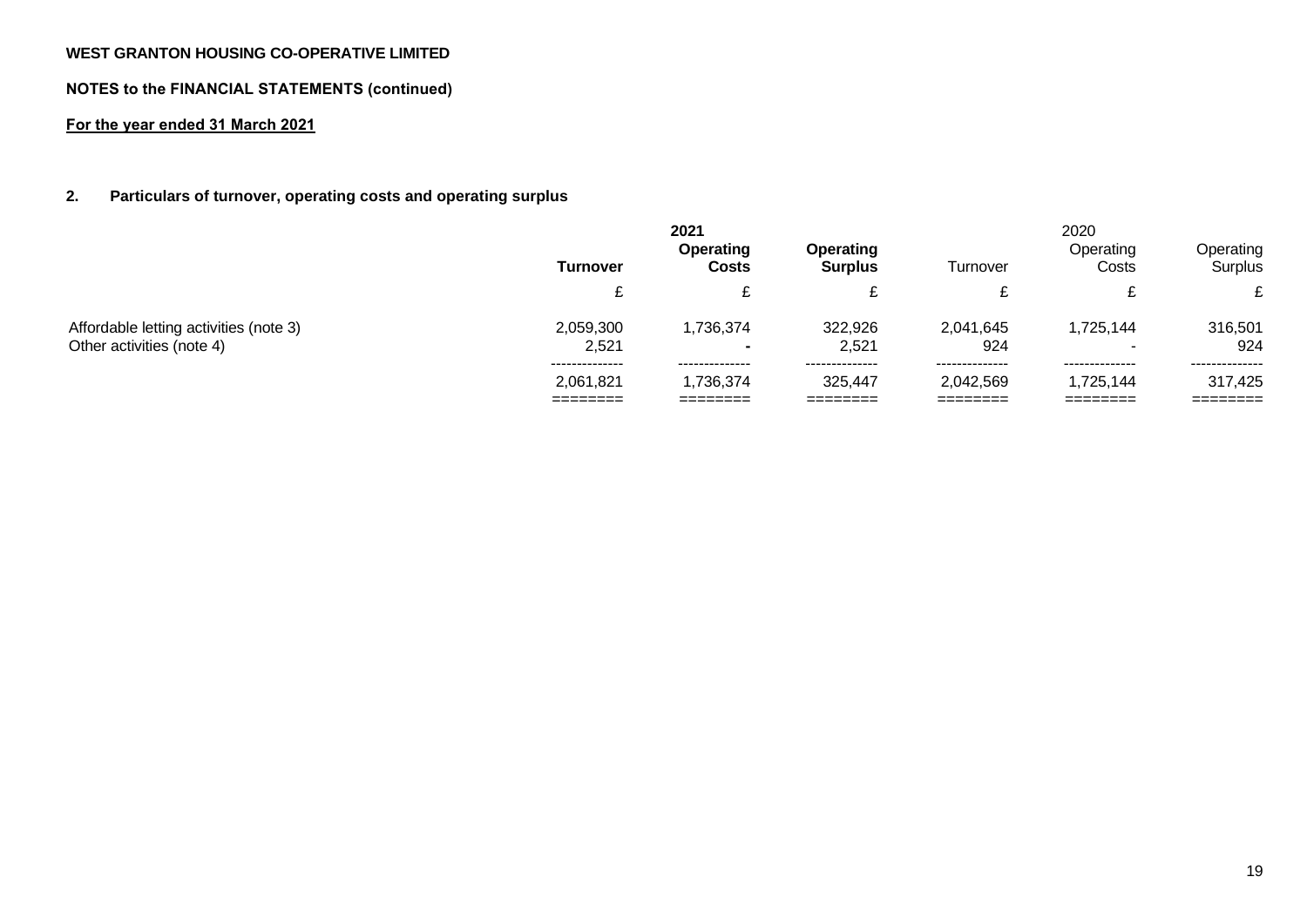# **NOTES to the FINANCIAL STATEMENTS (continued)**

# **For the year ended 31 March 2021**

# **3. Particulars of income and expenditure from affordable letting activities**

|                                                           | Other<br>£                  | 2021<br><b>Total</b><br>£                            | 2020<br><b>Total</b><br>£   |
|-----------------------------------------------------------|-----------------------------|------------------------------------------------------|-----------------------------|
| <b>Revenue from lettings</b>                              |                             |                                                      |                             |
| Rent receivable net of service charges                    | 1,676,280                   | 1,676,280                                            | 1,648,310                   |
| Gross income from rents and service charges               | --------------              | ---------------<br>1,676,280   1,676,280   1,648,310 | ------------                |
| Less: Rent losses from voids                              |                             | 6,773 6,773                                          | 7,408                       |
| Less: Rent losses from voids - unlettable                 |                             | 3,845 3,845                                          | 217                         |
| Net rents receivable                                      |                             |                                                      | 1,640,685                   |
| Grants released from deferred income                      |                             | 391,869 391,869                                      | 391,869                     |
| <b>Grants from Scottish Ministers</b>                     |                             | 1,769 1,769                                          | 9,091                       |
| Total turnover from affordable letting activities         |                             | 2,059,300 2,059,300 2,041,645                        | --------------              |
| <b>Expenditure on affordable letting activities</b>       |                             |                                                      |                             |
| Management and maintenance administration costs           | 600,602                     | 600,602                                              | 608,096                     |
| Planned and cyclical maintenance, including major repairs |                             | 248,542 248,542                                      | 220,492                     |
| Reactive maintenance costs                                |                             |                                                      | 210,656                     |
| Bad debts - rents and service charges                     |                             | 1,412 1,412                                          | 2,693                       |
| Depreciation of affordable let properties                 |                             | 693,416 693,416 683,207                              |                             |
| Operating costs of affordable letting activities          | --------------<br>1,736,374 | --------------<br>1,736,374                          | ------------<br>1,725,144   |
| Operating surplus on affordable letting activities        | 322,926                     | 322,926                                              | -------------<br>316,501    |
|                                                           | ========                    | ========                                             | $=$ $=$ $=$ $=$ $=$ $=$ $=$ |
| 2020                                                      |                             | 316,501                                              |                             |
|                                                           |                             | ========                                             |                             |

# **4. Particulars of revenue, operating costs and operating surplus or deficit from other activities**

|                                    | Other<br>Revenue<br><b>Grants</b><br>£ | Other<br><b>Income</b><br>£ | Total<br><b>Turnover</b><br>£ | <b>Operating</b><br>surplus/<br>(deficit)<br>2021<br>£ | <b>Operating</b><br>surplus/<br>(deficit)<br>2020<br>£ |
|------------------------------------|----------------------------------------|-----------------------------|-------------------------------|--------------------------------------------------------|--------------------------------------------------------|
| Expired shares retained            |                                        | 13                          | 13                            | 13                                                     | 15                                                     |
| <b>SFHA Fuel Poverty Grant</b>     | 330                                    |                             | 330                           | 330                                                    |                                                        |
| Other activities                   |                                        | 2,178                       | 2.178                         | 2.178                                                  | 909                                                    |
|                                    |                                        |                             |                               |                                                        |                                                        |
| <b>Total from other activities</b> | 330                                    | 2,191                       | 2.521                         | 2,521                                                  | 924                                                    |
|                                    |                                        |                             |                               |                                                        |                                                        |
| 2020                               |                                        |                             |                               | 924                                                    |                                                        |
|                                    |                                        |                             |                               | --------<br>________                                   |                                                        |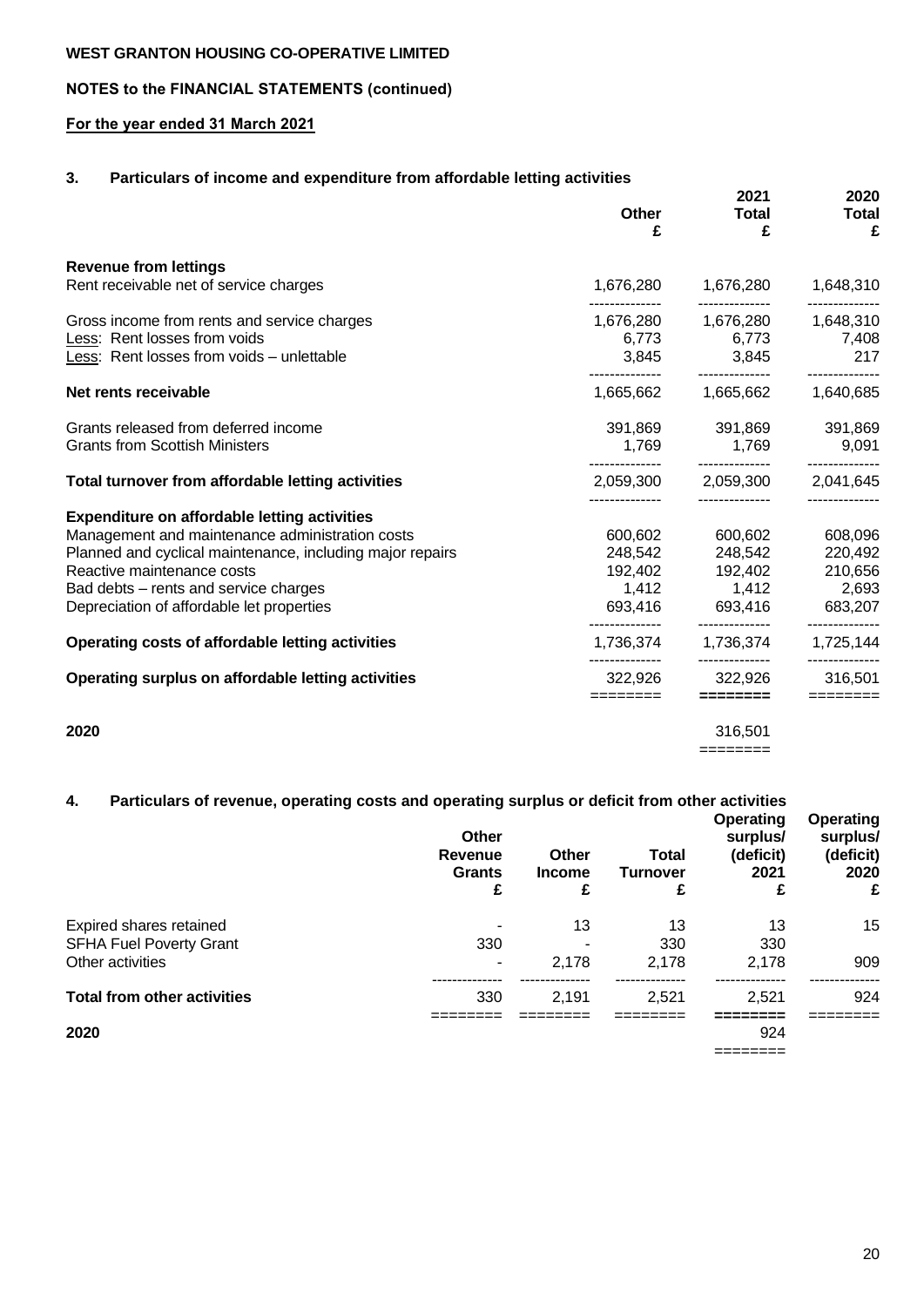## **NOTES to the FINANCIAL STATEMENTS (continued)**

## **For the year ended 31 March 2021**

## **5. Officers' emoluments**

The officers are defined in the Co-operative and Community Benefit Societies Act 2014 as the members of the Committee of Management, managers and employees of the co-operative.

1 officer of the Co-operative received emoluments greater than £60,000.

| 2021   | 2020<br>£ |
|--------|-----------|
|        |           |
| 6.828  | 5.035     |
|        |           |
| 62.712 | 56.578    |
|        |           |
| 69.540 | 61.613    |
|        |           |
|        |           |

The number of officers, including the highest paid officer, who received emoluments over £60,000 was in the following ranges:

|                                                                                                                                                      | No.                                                      | No.                                                       |
|------------------------------------------------------------------------------------------------------------------------------------------------------|----------------------------------------------------------|-----------------------------------------------------------|
| £60,001 to £70,000                                                                                                                                   | 1                                                        |                                                           |
| 6.<br><b>Employee</b>                                                                                                                                | 2021<br>No.                                              | 2020<br>No.                                               |
| The average monthly number of full-time equivalent persons employed during the<br>year was                                                           | 8                                                        | 8                                                         |
| The average total number of employees employed during the year was                                                                                   | 9                                                        | 11                                                        |
|                                                                                                                                                      | £                                                        | £                                                         |
| Staff costs were:<br>Wages and salaries<br>National insurance costs<br>Other pension costs<br>Temporary, agency & seconded staff<br>Redundancy costs | 309,780<br>26,986<br>30,187<br>1,092<br>7,742<br>375,787 | 287,359<br>25,367<br>23,668<br>37,392<br>5,834<br>379,620 |
| 7.<br>Interest payable and similar charges                                                                                                           | 2021<br>£                                                | 2020<br>£                                                 |
| On bank loans and overdrafts                                                                                                                         | 94,695                                                   | 117,995                                                   |

======== ========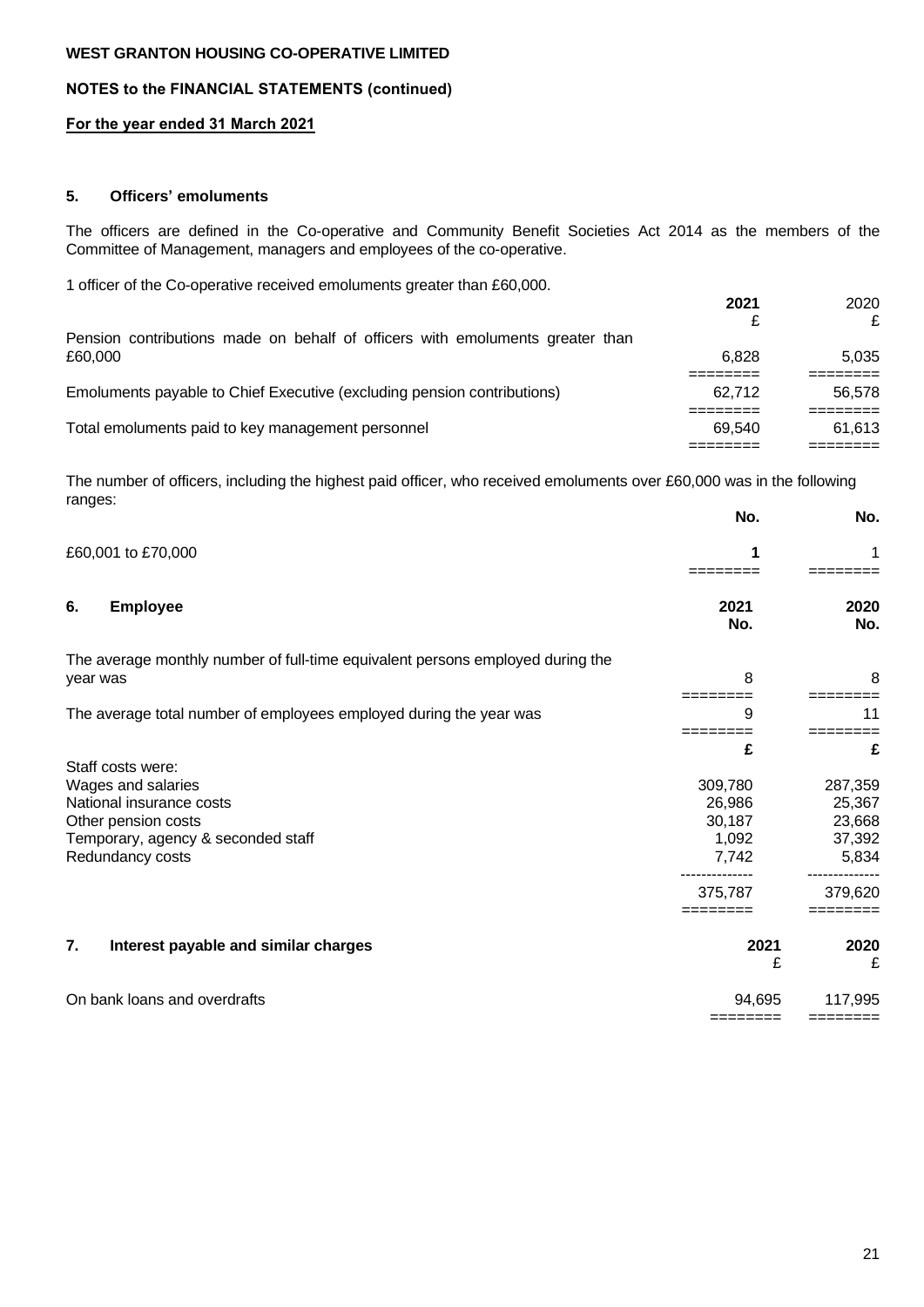# **NOTES to the FINANCIAL STATEMENTS (continued)**

## **For the year ended 31 March 2021**

| 8.          | Surplus for the year                                      | 2021                                                                                           | 2020                            |
|-------------|-----------------------------------------------------------|------------------------------------------------------------------------------------------------|---------------------------------|
|             | Surplus for the year is stated after charging/(crediting) | £                                                                                              | £                               |
|             | Depreciation - tangible owned fixed assets                | 715,429                                                                                        | 703,337                         |
|             | Auditor's remuneration - audit services                   | 7,140                                                                                          | 6,252                           |
|             | Auditors' remuneration - other services                   | 314                                                                                            | 348                             |
|             | Operating lease rentals - other                           | 3,510<br>========                                                                              | 3,494                           |
| 9.          | Tax on ordinary activities                                | 2021                                                                                           | 2020                            |
|             |                                                           | £                                                                                              | £                               |
|             | Analysis of charge in year                                |                                                                                                |                                 |
|             | Current tax:                                              |                                                                                                |                                 |
|             | UK corporation                                            | 902                                                                                            | 1,788                           |
|             | Adjustments in respect of previous years                  |                                                                                                | 203                             |
|             | Total current tax                                         | 902                                                                                            | 1,991                           |
|             |                                                           | $=$ = = = = = = =                                                                              | $=$ =======                     |
| 10.         | Other finance/ (income) charges                           | 2021<br>£                                                                                      | 2020<br>£                       |
|             | Net interest on pension obligations                       | (1,000)                                                                                        | (7,000)                         |
|             |                                                           | $=$ =======                                                                                    | $=$ $=$ $=$ $=$ $=$ $=$ $=$ $=$ |
|             |                                                           | <b>Housing</b><br>properties<br>held for                                                       |                                 |
| 11.         | <b>Non-current assets</b>                                 | letting                                                                                        | <b>Total</b>                    |
| (a)<br>Cost | <b>Housing properties</b>                                 | £                                                                                              | £                               |
|             | As at 1 April 2020                                        | 28,396,761                                                                                     | 28,396,761                      |
|             | Additions                                                 | 9,060                                                                                          | 9,060                           |
|             | <b>Disposals</b>                                          | (7,060)                                                                                        | (7,060)                         |
|             | As at 31 March 2021                                       | 28,398,761                                                                                     | 28,398,761                      |
|             | <b>Depreciation</b>                                       |                                                                                                |                                 |
|             | As at 1 April 2020                                        | 10,158,954                                                                                     | 10,158,954                      |
|             | Charge for year                                           | 693,416                                                                                        | 693,416                         |
|             | <b>Disposals</b>                                          | (7,060)<br>--------------                                                                      | (7,060)                         |
|             | As at 31 March 2021                                       | 10,845,310                                                                                     | 10,845,310                      |
|             | Net book value                                            |                                                                                                |                                 |
|             | As at 31 March 2021                                       | 17,553,451<br>$\begin{array}{c} \texttt{m} = \texttt{m} = \texttt{m} = \texttt{m} \end{array}$ | 17,553,451<br>========          |
|             | As at 31 March 2020                                       | 18,237,807                                                                                     | 18,237,807                      |
|             |                                                           | ========                                                                                       |                                 |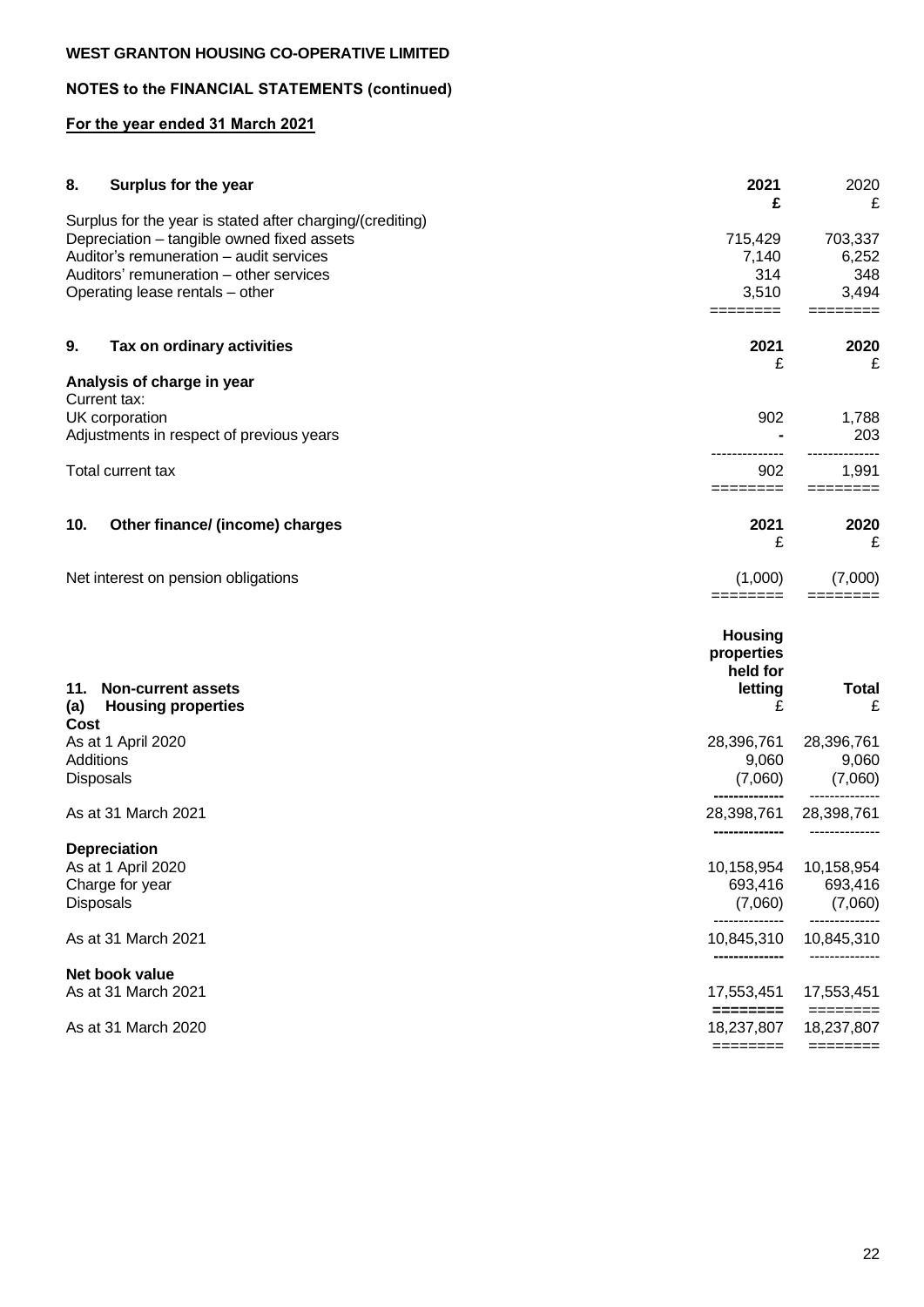## **NOTES to the FINANCIAL STATEMENTS (continued)**

## **For the year ended 31 March 2021**

## **11. Non-current assets (continued)**

Additions to housing properties include capitalised development administration costs of £Nil (2020: £Nil) and capitalised major repair costs to existing properties of Nil (2020 - Nil).

All land and housing properties are freehold. All land included in fixed assets is owned by the Cooperative. Land is included at historic cost.

Total expenditure on existing properties in the year amounted to £16,120 (2020 - £1,213,562). The amount capitalised is £9,060 (2020: £810,229) with the balance charged to the statement of comprehensive income. The amounts capitalised can be further split between component replacement of £9,060 (2020: £810,229) and improvement of Nil (2020: Nil).

Changes to historic cost of houses held for letting results from additions and disposals from replacement of housing components in the year. Any net book value remaining on components replaced is added to depreciation in the year of disposal.

The Co-operative's Lenders have standard securities over Housing Property with a carrying value of £12,545,686 (2020: £13,054,253).

| 11(b) Other non-current assets |                 | <b>Office</b>          |                  | White           |              |
|--------------------------------|-----------------|------------------------|------------------|-----------------|--------------|
|                                | <b>Office</b>   | <b>Furniture &amp;</b> | Playground       | Goods &         |              |
|                                | <b>Premises</b> | <b>Equipment</b>       | <b>Equipment</b> | <b>Fittings</b> | <b>Total</b> |
|                                | £               |                        |                  |                 |              |
| Cost                           |                 |                        |                  |                 |              |
| As at 1 April 2020             | 311,934         | 86,332                 | 40,624           | 13,315          | 452,205      |
| Additions                      |                 | 10,219                 | 17,932           |                 | 28,151       |
| <b>Disposals</b>               |                 |                        |                  | (2,100)         | (2,100)      |
| As at 31 March 2021            | 311,934         | 96,551                 | 58,556           | 11,215          | 478,256      |
|                                |                 |                        |                  |                 |              |
| <b>Aggregate depreciation</b>  |                 |                        |                  |                 |              |
| As at 1 April 2020             | 92,228          | 62,803                 | 17,220           | 7,020           | 179,271      |
| Charge for year                | 6,825           | 8,403                  | 4,782            | 2,003           | 22,013       |
| <b>Disposals</b>               |                 |                        |                  | (1,988)         | (1,988)      |
| As at 31 March 2021            | 99,053          | 71,206                 | 22,002           | 7,035           | 199,296      |
|                                |                 |                        |                  |                 |              |
| Net book value                 |                 |                        |                  |                 |              |
| As at 31 March 2021            | 212,881         | 25,345                 | 36,554           | 4,180           | 278,960      |
|                                |                 |                        |                  |                 |              |
| As at 31 March 2020            | 219.706         | 23.529                 | 23.404           | 6.295           | 272,934      |
|                                |                 |                        |                  |                 |              |

#### **12. Commitments under operating leases**

At the year end, the total future minimum lease payments under non-cancellable operating leases were as follows:

|                                                   | 2021  | 2020  |
|---------------------------------------------------|-------|-------|
| Other                                             |       |       |
| Not later than one year                           | 3.475 | 3.518 |
| Later than one year and not later than five years | 5.923 | 6.482 |
|                                                   |       |       |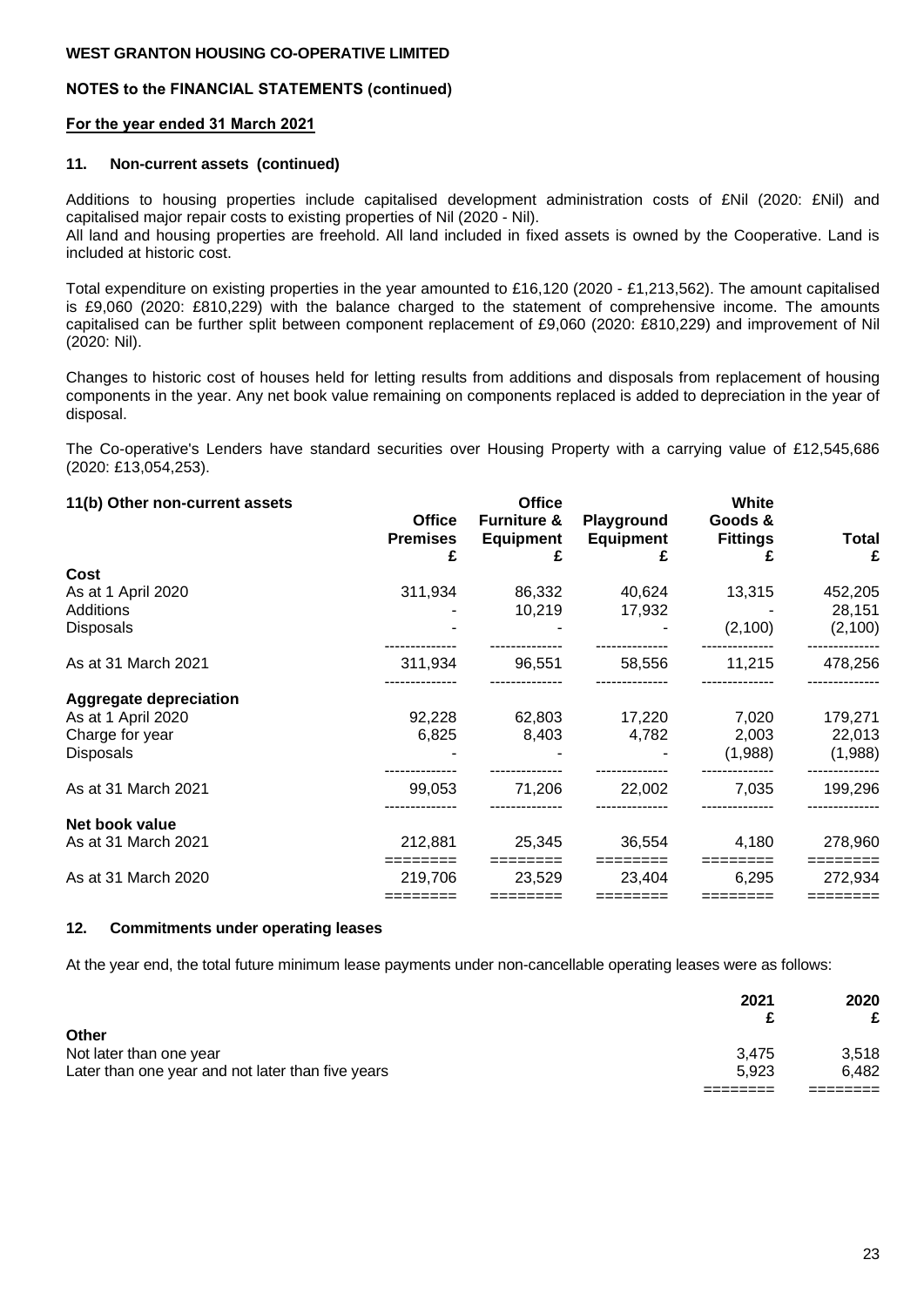## **NOTES to the FINANCIAL STATEMENTS (continued)**

## **For the year ended 31 March 2021**

| 13. | Receivables: Amounts falling due within one year          | 2021<br>£                   | 2020<br>£                 |
|-----|-----------------------------------------------------------|-----------------------------|---------------------------|
|     | Arrears of rent and service charges                       | 21,266                      | 18,593                    |
|     | Less: Provision for doubtful debts                        | (7,799)                     | (6,398)<br>-----------    |
|     |                                                           | 13,467                      | 12,195                    |
|     | Other receivable                                          | 27,821                      | 19,808<br>--------------  |
|     |                                                           | 41,288<br>========          | 32,003<br>========        |
| 14. | Payables: Amounts falling due within one year             | 2021<br>£                   | 2020<br>£                 |
|     | Housing loans                                             | 257,113                     | 221,855                   |
|     | Trade payables                                            | 23,646                      | 56,389                    |
|     | Rent received in advance                                  | 31,624                      | 17,352                    |
|     | Corporation tax payable                                   | 902                         | 1,788                     |
|     | Other taxation and social security                        | 8,678                       | 6,234                     |
|     | Other payables                                            | 582                         | 1,464                     |
|     | Accruals and deferred income                              | 24,823                      | 28,524                    |
|     |                                                           | --------------<br>347,368   | --------------<br>333,606 |
|     |                                                           | ========                    | ========                  |
| 15. | Payables: Amounts falling due after more than one year    | 2021<br>£                   | 2020<br>£                 |
|     | Liability for past service contributions                  |                             |                           |
|     | Housing loans                                             | 3,194,869                   | 3,459,859<br>---------    |
|     |                                                           | 3,194,869<br>========       | 3,459,859<br>$=$ =======  |
|     | <b>Housing loans</b>                                      |                             |                           |
|     | Amounts due within one year                               | 257,113                     | 221,854                   |
|     | Amounts due in one year or more but less than two years   | 258,964                     | 226,841                   |
|     | Amounts due in two years of more but less than five years | 758,760                     | 712,298                   |
|     | Amounts due in more than five years                       | 2,177,146<br>-------------- | 2,520,721                 |
|     |                                                           | 3,451,983                   | 3,681,714                 |
|     | Less: Amount shown in current liabilities                 | 257,113                     | 221,855                   |
|     |                                                           | ---------<br>3,194,869      | 3,459,859                 |
|     |                                                           | ========                    | ========                  |

Housing loans are secured by specific charges on the Co-oprative's properties. Loans are repayable at current rates of interest ranging from 0.38% to 1.22%.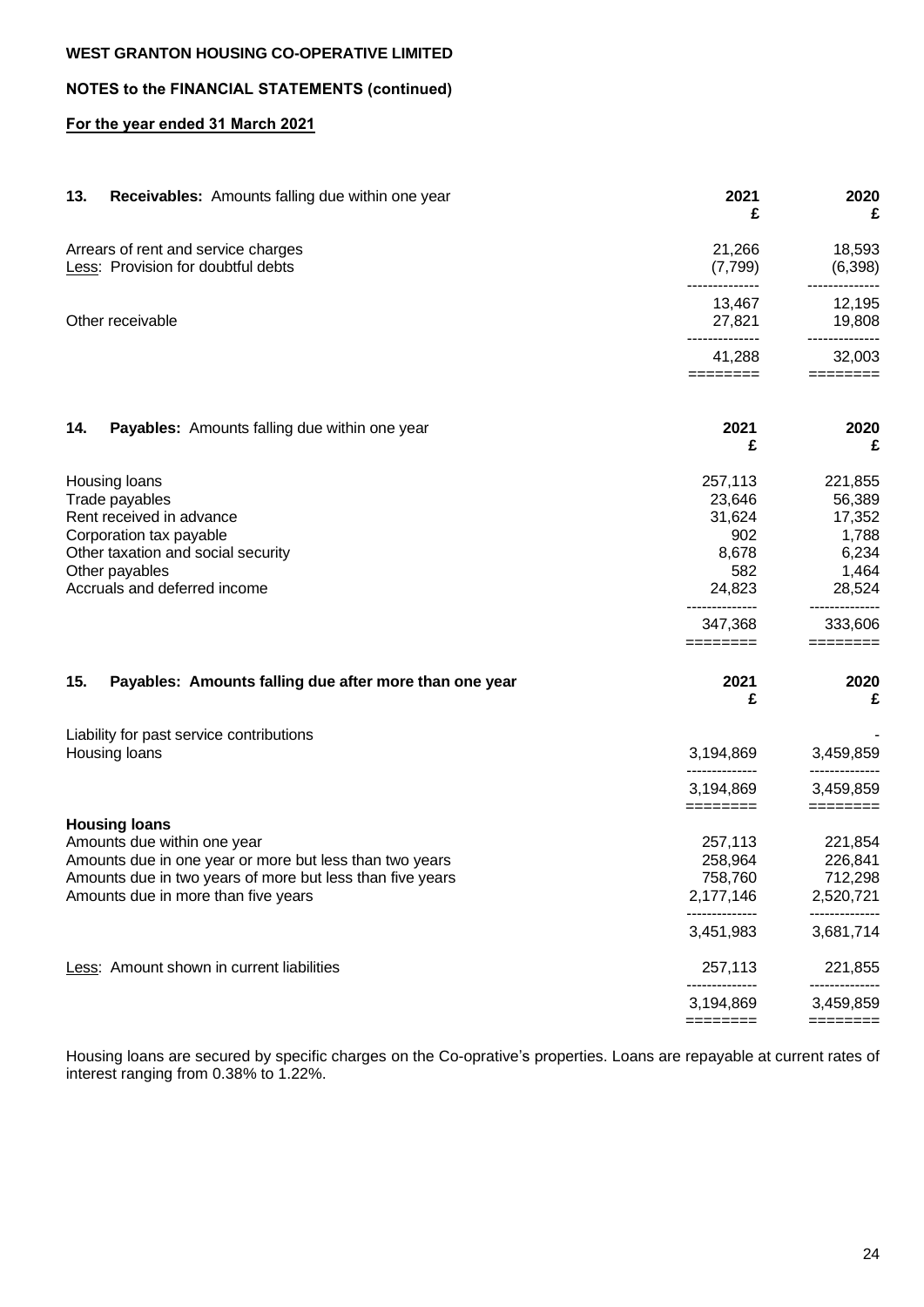# **NOTES to the FINANCIAL STATEMENTS (continued)**

## **For the year ended 31 March 2021**

| 16. | <b>Statement of cashflows</b>                                                       | 2021       | 2020      |
|-----|-------------------------------------------------------------------------------------|------------|-----------|
|     |                                                                                     | £          | £         |
|     | Reconciliation of surplus for the year to net cash inflow from operating activities |            |           |
|     | Surplus for the year                                                                | (34,405)   | 199,848   |
|     | Depreciation                                                                        | 715,429    | 703.337   |
|     | Non-cash adjustments to pension provisions                                          | 214.000    | (19,000)  |
|     | Amortisation of capital grants                                                      | (391, 869) | (391,869) |
|     | Change in debtors                                                                   | (9.285)    | 3.714     |
|     | Change in creditors                                                                 | (21.496)   | 54.700    |
|     | Interest receivable                                                                 | (4.745)    | (9,409)   |
|     | Interest payable                                                                    | 94.695     | 117,995   |
|     | Share capital written off                                                           | (13)       | (15)      |
|     |                                                                                     |            |           |
|     | Net cash inflow from operating activities                                           | 562,311    | 659,301   |
|     |                                                                                     |            |           |

| Analysis of changes in net debt                                 | At 1 April<br>2020<br>£                | <b>Cashflows</b>   | Other<br><b>Changes</b> | At 31<br><b>March 2021</b><br>£          |
|-----------------------------------------------------------------|----------------------------------------|--------------------|-------------------------|------------------------------------------|
| Cash at bank and in hand                                        | 1,615,803                              | 205.543            |                         | 1,821,346                                |
| Debt: Due within one year<br>Debt: Due after more than one year | 1.615.803<br>(221, 854)<br>(3,459,859) | 205.543<br>229.732 | (264, 990)<br>264.990   | 1,821,346<br>(257, 113)<br>(3, 194, 869) |
| Net debt                                                        | (2,065,910)                            | 435.275            |                         | (1,630,636)                              |

======== ======== ======== ========

| Deferred income<br>17.                     | <b>Social</b><br><b>Housing</b><br><b>Grants</b><br>£ | Total<br>£             |
|--------------------------------------------|-------------------------------------------------------|------------------------|
| <b>Social Housing Grants</b>               |                                                       |                        |
| As at 1 April 2020                         | 19,579,260                                            | 19,579,260             |
| As at 31 March 2021                        | 19,579,260                                            | 19,579,260             |
| <b>Amortised</b>                           | -----------                                           | -------------          |
| As at 1 April 2020<br>Amortisation in year | 6,830,148<br>391,869                                  | 6,830,148<br>391,869   |
| As at 31 March 2021                        | 7,222,017                                             | 7,222,017              |
| Net book value                             |                                                       |                        |
| As at 31 March 2021                        | 12,357,243                                            | 12,357,243             |
| As at 31 March 2020                        | 12,749,112                                            | ========<br>12,749,112 |
|                                            |                                                       | ========               |

This is expected to be released to the Statement of Comprehensive income in the following years:

|                                                               | 2021                  | 2020<br>£             |
|---------------------------------------------------------------|-----------------------|-----------------------|
| Amount due within one year<br>Amounts due in one year or more | 391,869<br>11,965,374 | 391,869<br>12,357,243 |
|                                                               | 12,357,243            | 12,749,112            |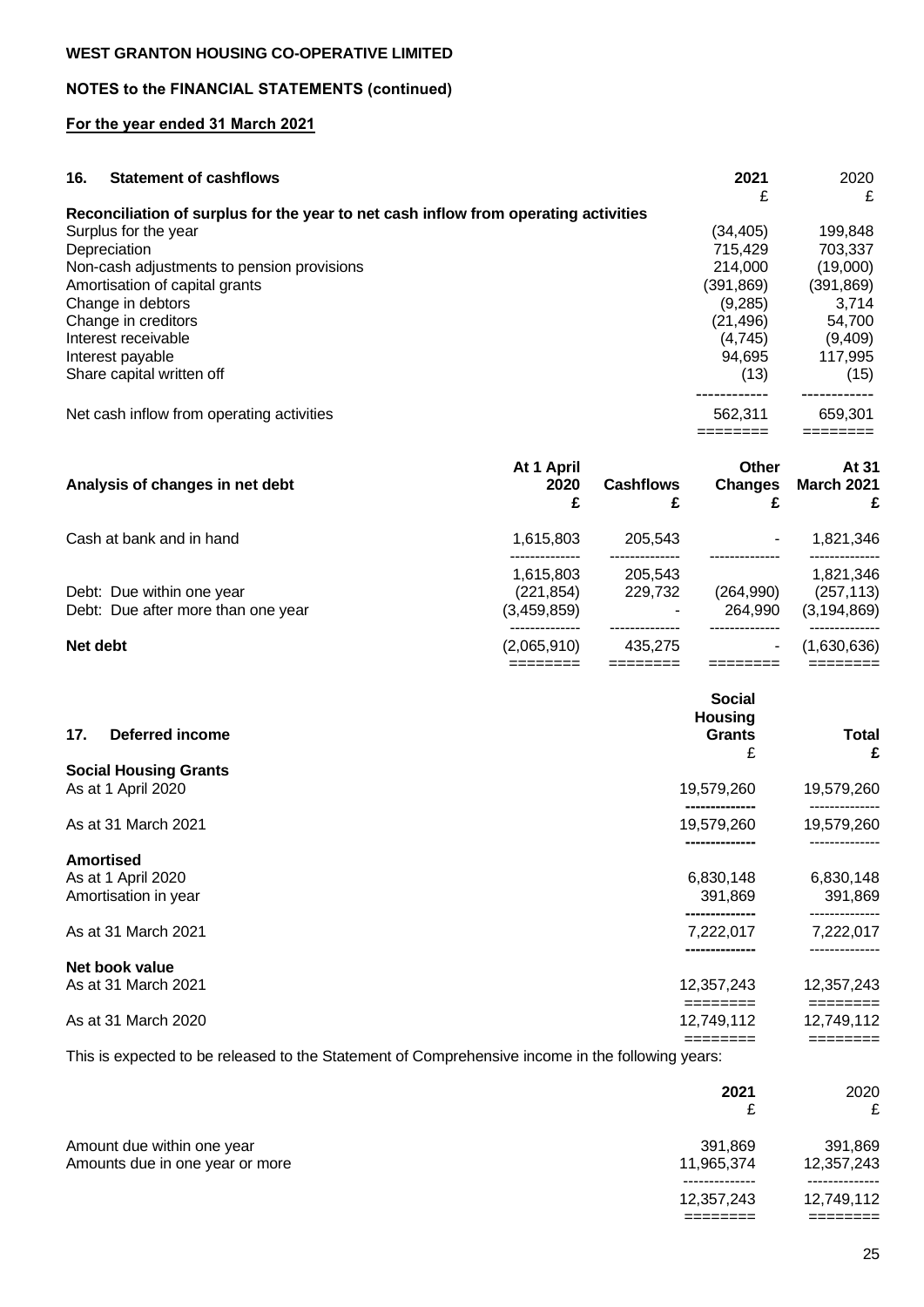## **NOTES to the FINANCIAL STATEMENTS (continued)**

### **For the year ended 31 March 2021**

| 18. | <b>Share capital</b>                    | 2021 | 2020 |
|-----|-----------------------------------------|------|------|
|     |                                         | £    | £    |
|     | Shares at £1 each issued and fully paid |      |      |
|     | As at 1 April 2020                      | 371  | 370  |
|     | Issued in year                          | 13   | 16   |
|     | Cancelled in year                       | (13) | (15) |
|     |                                         |      |      |
|     |                                         | 371  | 371  |
|     |                                         |      |      |

Each member of the Co-operative hols one share of £1 each. These shares carry no rights to dividend or distributions on a winding up. When a shareholder ceases to be a member, that person's share is cancelled and the amount paid thereon becomes the property of the Co-operative. Each member has a right to vote at members' meetings.

| 19.<br><b>Housing Stock</b>                                                                      | 2021<br>No. | 2020<br>No. |
|--------------------------------------------------------------------------------------------------|-------------|-------------|
| The number of units of accommodation in management at the year end was:<br>General needs housing | 372         | 372         |
|                                                                                                  |             |             |
|                                                                                                  | 372         | 372         |
|                                                                                                  |             |             |

#### **20. Related Party Transactions**

Members of the Committee of Management are related parties of the Co-operative as defined by Financial Reporting Standard 102.

Any transactions between the Co-operative and any entity with which a Committee of Management member has a connection with is made at arm's length and is under normal commercial terms.

Transactions with Committee of Management members (and their close family) were as follows:

|                                                                                                                     | 2021   | 2020   |
|---------------------------------------------------------------------------------------------------------------------|--------|--------|
| Rent receivable from tenants on the Committee of management and their close                                         |        |        |
| family members                                                                                                      | 56.606 | 65.856 |
|                                                                                                                     |        |        |
| At the second that all the second problems to an individual and the Campaittee of Menagement (and their dead foully |        |        |

At the year-end total rent arrears owed by the tenant members on the Committee of Management (and their close family were £672 (2020: £1,078).

|                                                                          | 2021<br>No. | 2020<br>No. |
|--------------------------------------------------------------------------|-------------|-------------|
| Members of the Committee of Management who are tenants                   | 10          |             |
|                                                                          |             |             |
| Members of the Committee of Management who are local authority employees |             |             |
|                                                                          |             |             |

## **21. Details of Co-Operative**

The Co-operative is a Registered Society, registered with the Financial Conduct Authority and is domiciled in Scotland.

The Co-operative's principal place of business is 26 Granton Mill Crescent, Edinburgh EH4 4UT.

The Co-operative is a Registered Social Landlord that owns and manages social housing property in Edinburgh.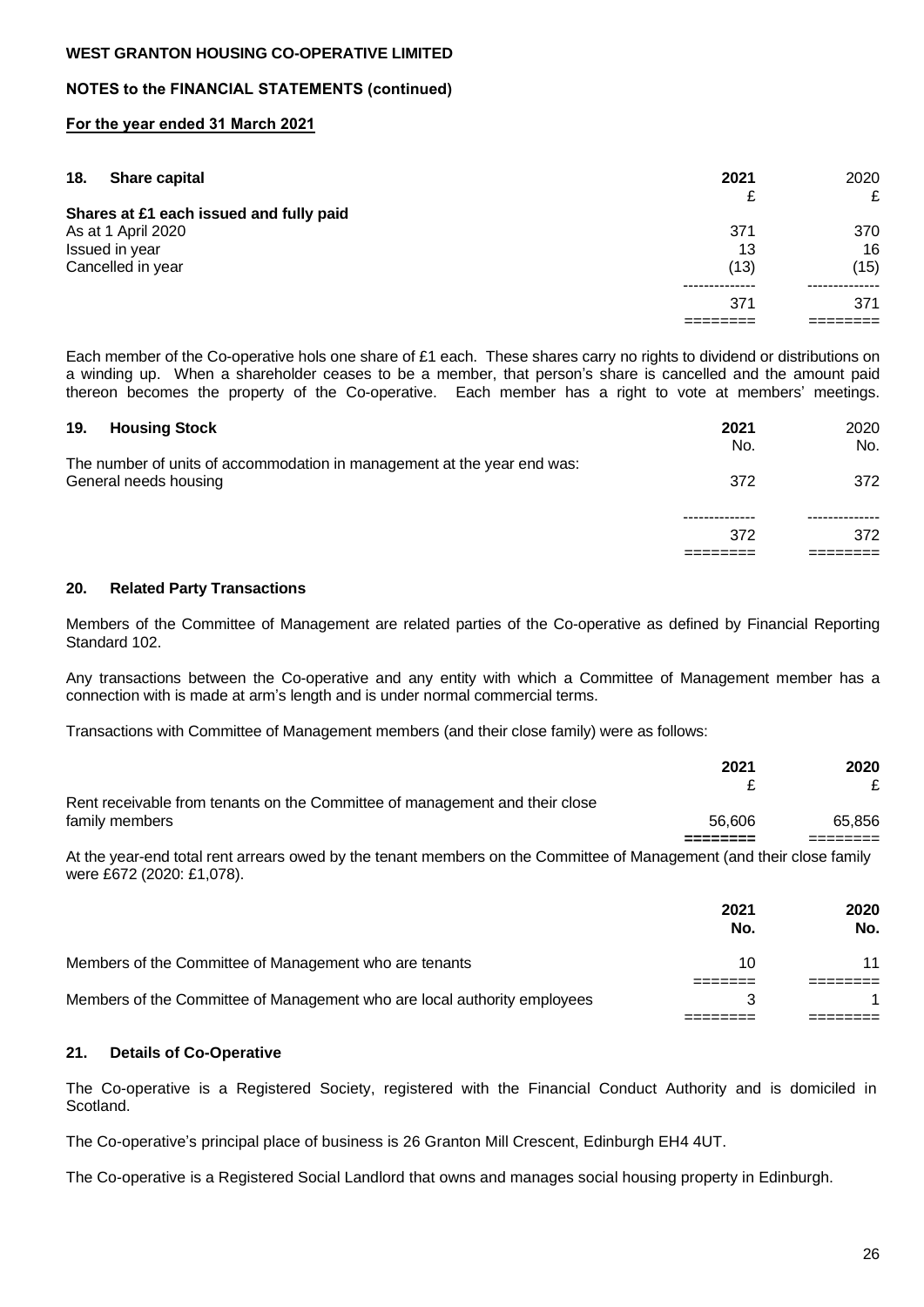## **NOTES to the FINANCIAL STATEMENTS (continued)**

#### **For the year ended 31 March 2021**

#### **22. Committee of Management Member Emoluments**

Committee of Management members received £63 (2020: £934) in the year by way of reimbursement of expenses. No remuneration is paid to Committee of Management members in respect of their duties to the Co-operative.

| 23. | Investments         | 2021<br>c           | 2020<br>£ |
|-----|---------------------|---------------------|-----------|
|     | Short term deposits | 856,809<br>-------- | 831,187   |

#### **24. Retirement Benefit Obligations**

#### **Scottish Housing Association Pension Scheme**

The Co-operative participates in the Scottish Housing Associations' Pension Scheme (the Scheme), a multi-employer scheme which provides benefits to some 150 non-associated employers. The Scheme is a defined benefit scheme in the UK.

The Scheme is subject to the funding legislation outlined in the Pensions Act 2004 which came into force on 30 December 2005. This, together with documents issued by the Pensions Regulator and Technical Actuarial Standards issued by the Financial Reporting Council, set out the framework for funding defined benefit occupational pension schemes in the UK.

The last triennial valuation of the scheme for funding purposes was carried out as at 30 September 2018. This valuation revealed a deficit of £121m. A Recovery Plan has been put in place to eliminate the deficit which will run to 30 September 2022 or 31 March 2023 (depending on funding levels) for the majority of employers, although certain employers have different arrangements.

At the balance sheet date, there were 7 active member of the scheme employed by the Co-operative. Total pension contributions made by the Co-operative for the year were £80,758. Gross pensionable salaries for the year were £208,912.

The Scheme is classified as a 'last-man standing arrangement'. Therefore, the Co-operative is potentially liable for other participating employers' obligations if those employers are unable to meet their share of the scheme deficit following withdrawal from the scheme. Participating employers are legally required to meet their share of the scheme deficit on an annuity purchase basis on withdrawal from the Scheme.

For financial years ending on or before 28 February 2019, it has not been possible for the Co-operative to obtain sufficient information to enable it to account for the Scheme as a defined benefit scheme, therefore the company has accounted for the Scheme as a defined contribution scheme.

For financial years ending on or after 31 March 2019, it is possible to obtain sufficient information to enable the company to account for the Scheme as a defined benefit scheme.

For accounting purposes, a valuation for the scheme was carried out with an effective date of 30 September 2018. The liability figures from this valuation were rolled forward to accounting year-ends for 31 March 2020 to 29 February 2021 inclusive. The liabilities are compared, at the relevant accounting date, with the Co-operative's fair share of the Scheme's total assets to calculate the Co-operative's net deficit or surplus.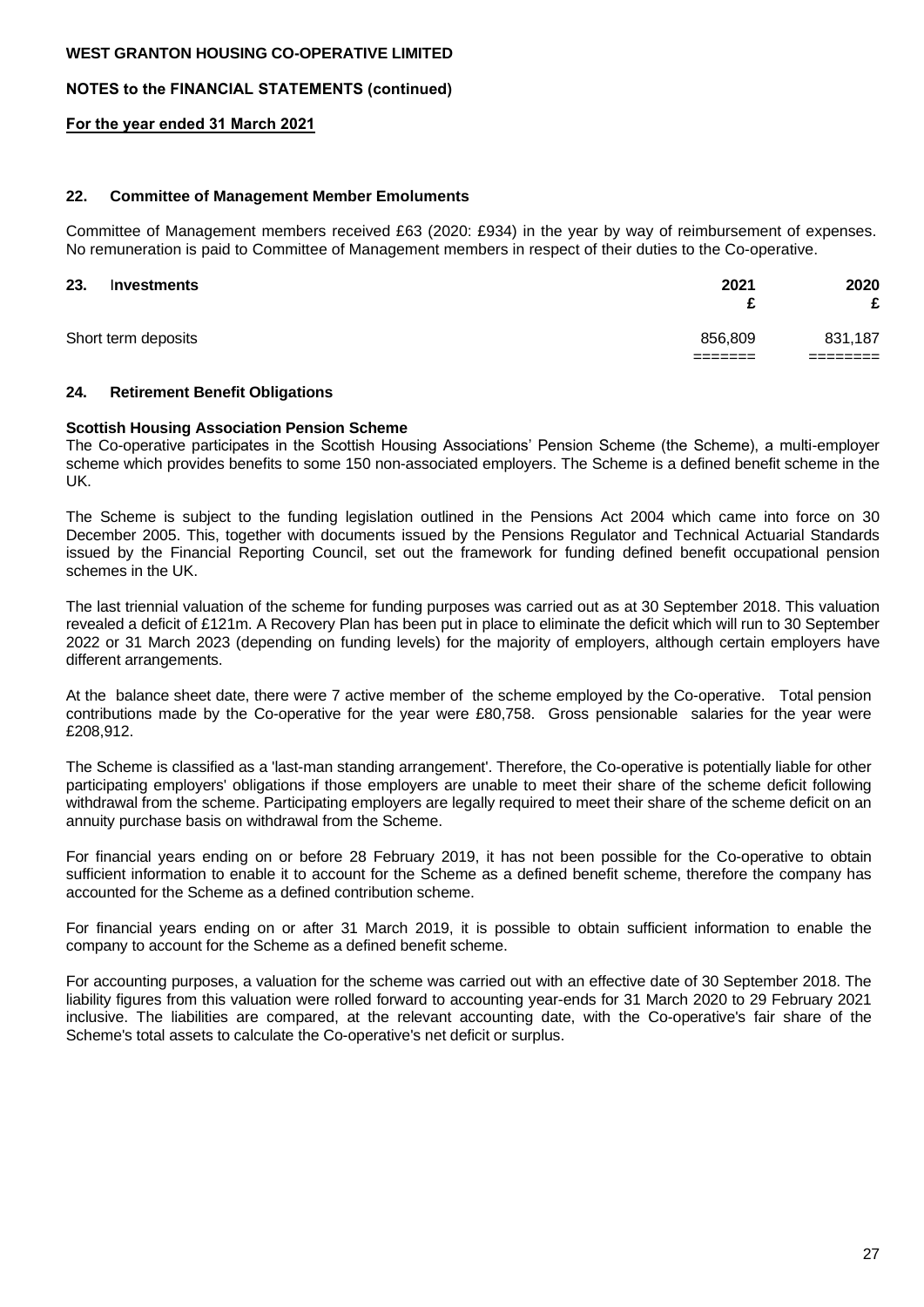# **NOTES to the FINANCIAL STATEMENTS (continued)**

# **For the year ended 31 March 2021**

# **24. Retirement Benefit Obligations (continued)**

| <b>Net pension liability</b>                                                                                                                          | 2021<br>£'000                          |
|-------------------------------------------------------------------------------------------------------------------------------------------------------|----------------------------------------|
| Fair value of employer's assets<br>Present value of scheme liabilities                                                                                | 2,367<br>2,638                         |
|                                                                                                                                                       | (271)                                  |
| Reconciliation of fair value of employer assets                                                                                                       | ========                               |
| Opening fair value of employer assets<br>Expected return on assets<br>Contributions by members<br>Actuarial gains/(losses)                            | 2,083<br>213<br>112                    |
| Estimated benefits paid                                                                                                                               | (41)                                   |
| <b>Closing fair value</b>                                                                                                                             | 2,367<br>========                      |
|                                                                                                                                                       | 2021<br>£'000                          |
| Opening defined benefit obligation<br>Current service cost<br>Interest cost<br>Contributions by members<br>Actuarial gains<br>Estimated benefits paid | 2,140<br>25<br>53<br>30<br>431<br>(41) |
| <b>Closing defined benefit obligations</b>                                                                                                            | 2,638                                  |
| Analysis of amount charged to the Statement of Comprehensive Income<br>Charged to operating costs:                                                    | ========                               |
| Service cost                                                                                                                                          | 25                                     |
| Charged to other finance costs/(income)<br>Expected return on employer assets                                                                         | $\overline{c}$                         |
| Interest on pension scheme liabilities                                                                                                                | 1                                      |
| Net charge to the Statement of Comprehensive Income                                                                                                   | 28                                     |

Following a change in legislation in September 2005 there is a potential debt on the employer that could be levied by the Trustee of the Scheme. The debt is due in the event of the employer ceasing to participate in the Scheme or the Scheme winding up. The debt for the Scheme as a whole is calculated by comparing the liabilities for the Scheme (calculated on a buyout basis i.e., the cost of securing benefits by purchasing annuity policies from an insurer, plus an allowance for expenses) with the assets of the Scheme. If the liabilities exceed assets there is a buy-out debt.

The leaving employer's share of the buy-out debt is the proportion of the Scheme's liability attributable to employment with the leaving employer compared to the total amount of the Scheme's liabilities (relating to employment with all the currently participating employers). The leaving employer's debt therefore includes a share of any "orphan" liabilities in respect of previously participating employers. The amount of the debt therefore depends on many factors including total Scheme liabilities, Scheme investment performance, the liabilities in respect of current and former employees of the employer, financial conditions at the time of the cessation event and the insurance buy-out market. The amounts of debt can therefore be volatile over time.

========